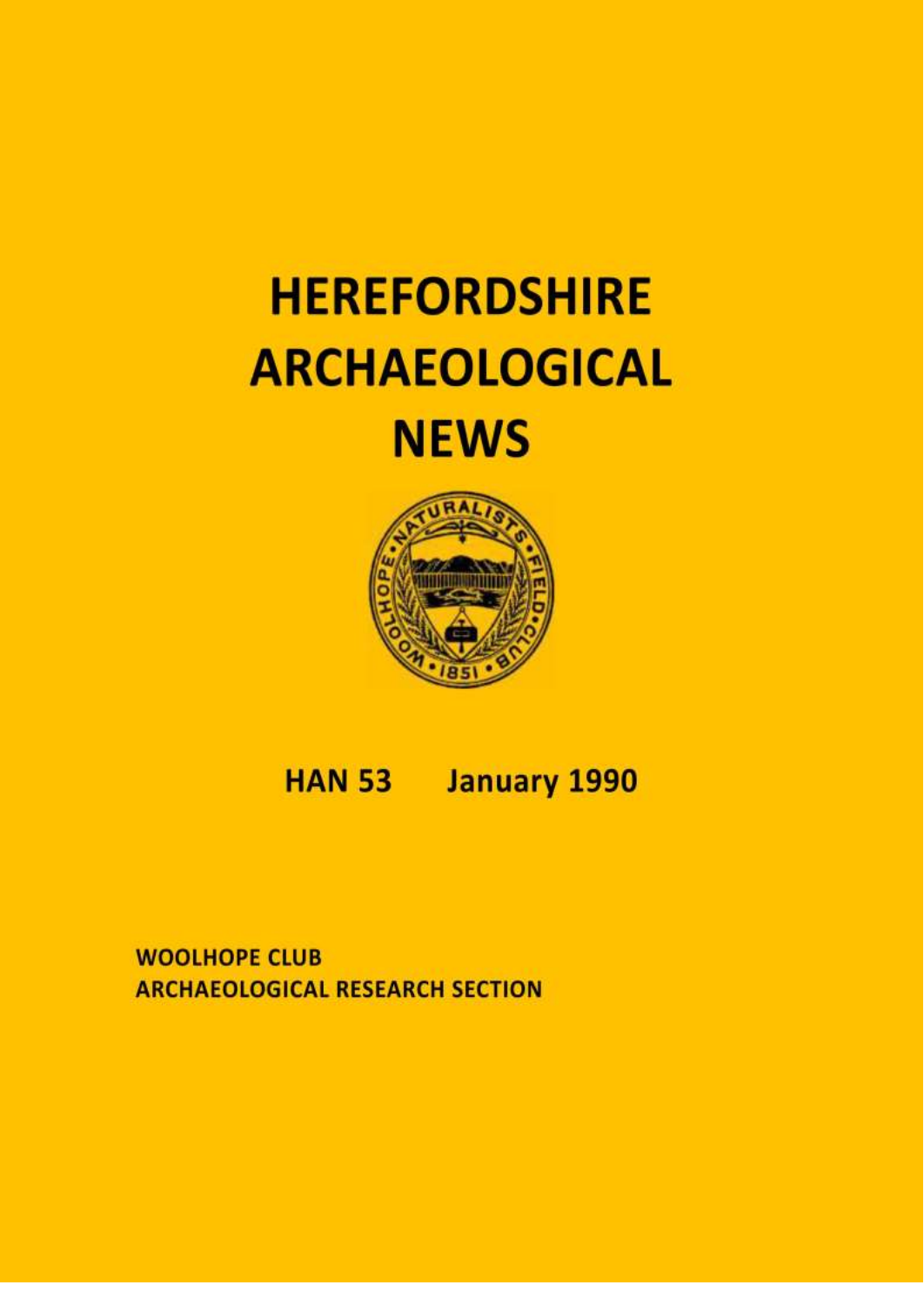# **CONTENTS**

| KILPECK, ORCOP, ST WEONARDS - FIELD MEETING 10TH SEPTEMBER, 1989 8 |  |
|--------------------------------------------------------------------|--|
|                                                                    |  |
|                                                                    |  |
|                                                                    |  |
|                                                                    |  |
|                                                                    |  |
|                                                                    |  |
|                                                                    |  |
| POSSIBLE LINK ROAD BETWEEN WATLING STREET WEST AND HAUGHTON'S      |  |
|                                                                    |  |
|                                                                    |  |
| ARICONIUM-BROMSASH - MILITARY PRESENCE CONFIRMED 23                |  |
|                                                                    |  |
| HEREFORD AND WORCESTER SITES AND MONUMENTS RECORD  26              |  |
| FIELD NAMES WITH POSSIBLE ARCHAEOLOGICAL SIGNIFICANCE 27           |  |
|                                                                    |  |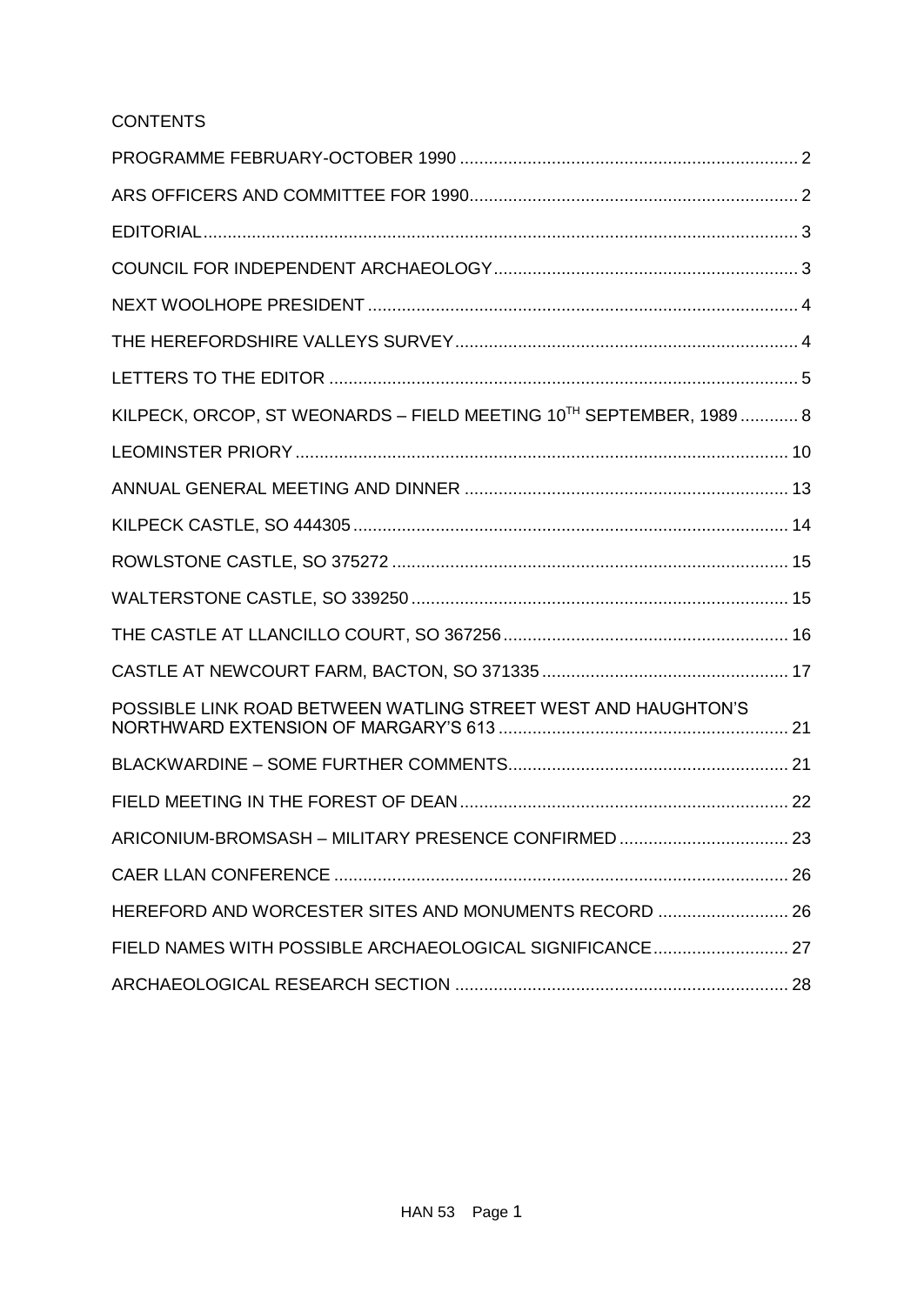# **HEREFORDSHIRE ARCHAEOLOGICAL NEWS WOOLHOPE CLUB ARCHAEOLOGICAL RESEARCH SECTION**

# **No. 53 January 1990**

# <span id="page-2-0"></span>**PROGRAMME FEBRUARY-OCTOBER 1990**

| Tuesday 27 <sup>th</sup> February | Archaeological sites from the<br>air                                                                                                                                                                                                                                                                                   | Meet at Llanwarne Village<br>Hall at 7.30 pm                                            |
|-----------------------------------|------------------------------------------------------------------------------------------------------------------------------------------------------------------------------------------------------------------------------------------------------------------------------------------------------------------------|-----------------------------------------------------------------------------------------|
| Sunday 4 <sup>th</sup> March      | Capler and Oldbury Camps                                                                                                                                                                                                                                                                                               | Talk by Howard Dudley<br>Meet at Green Man Inn,<br>Fownhope<br>Leader: Elizabeth Taylor |
| Sunday 1 <sup>st</sup> April      | Investigate chapel site at<br>Middlewood                                                                                                                                                                                                                                                                               | Meet at the Pandy Inn,<br>Dorstone<br>Leader: Rosamund Skelton                          |
| Saturday 19 <sup>th</sup> May     | Industrial remains, Forest of<br>Dean, cont.                                                                                                                                                                                                                                                                           | Meet at the crossroads<br>B4223, GR 613146. Same<br>place as October 1989<br>meeting    |
| Sunday 3rd June                   | Visit to castles in South<br>Radnorshire                                                                                                                                                                                                                                                                               | Meet in New Radnor village,<br>below church<br>Leaders: R Kay & P Halliwell             |
| Sunday 22 <sup>nd</sup> July      | Joint meeting with South<br>Worcs Arch Soc in the Dore<br>Valley                                                                                                                                                                                                                                                       | Meet at Abbey Dore Church<br>Leader: Mary Thomas                                        |
| Saturday 11 <sup>th</sup> August  | Garden party at the home of John and Beryl Harding,<br>Aldermead, Llanwarne. Help in preparation beforehand<br>would be much appreciated. Please bring a bottle and some<br>already prepared food. From 6.00 pm onwards. To give<br>some idea of numbers, please phone 0981 540473 or write<br>before the end of July. |                                                                                         |
| Sunday 16 <sup>th</sup> September | Field walking, venue still to<br>be arranged                                                                                                                                                                                                                                                                           | <b>Contact Elizabeth Taylor</b>                                                         |
| Sunday 14 <sup>th</sup> October   | Field walking, venue still to<br>be arranged                                                                                                                                                                                                                                                                           | <b>Contact Mike Hemming</b>                                                             |

# **ARS OFFICERS AND COMMITTEE FOR 1990**

| Chairman:                                                                                          | Mr P Halliwell                                                                                                                                           |
|----------------------------------------------------------------------------------------------------|----------------------------------------------------------------------------------------------------------------------------------------------------------|
| Secretary:                                                                                         | Mr M Hemming                                                                                                                                             |
| Treasurer:<br><b>Field Secretary:</b><br>Editor:<br><b>Assistant Editor:</b><br>Committee Members: | Mr J Harding<br>Mr M Hemming<br>Mr P Halliwell<br>Mr J Kirkwood<br>Mrs R Richardson<br>Mrs R Skelton<br>Miss M Thomas<br>Mrs B Harding<br>Mrs E M Taylor |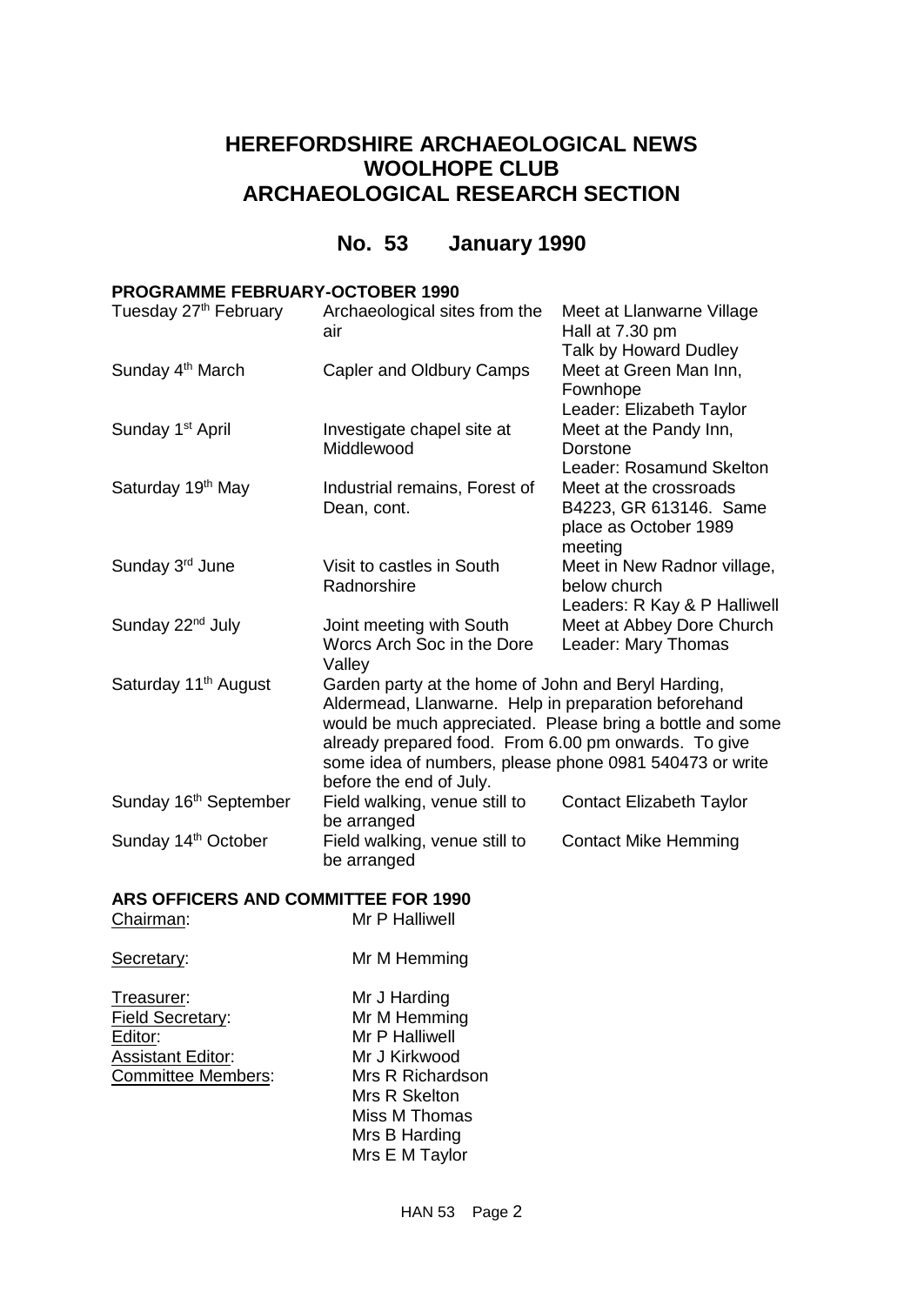Mr R E Kay Mr G Sprackling Mr C R Attfield Mr W T Jones Mrs M U Jones

# **Subject Recorders**

The following are Subject Recorders for the main Club:

| Mrs B Harding   | Ornithology                       |
|-----------------|-----------------------------------|
| Mrs R Skelton   | <b>Deserted Medieval Villages</b> |
| Mr G Sprackling | Parish Field Name Survey          |

#### **Disclaimer**

The views expressed in articles represent the opinions of the writers, and not necessarily those of the Woolhope Naturalists' Field Club or the Archaeological Research Section. The accounts of Field Meetings are as faithful a record as possible of events and what was discovered.

# <span id="page-3-0"></span>**EDITORIAL**

This is the "slim" edition after the much larger than anticipated September Newsletter; copy for that was received at the last moment which the editor felt had to be included because of its archaeological importance.

It is hoped to introduce as a regular feature 'Letters to the Editor', and letters or comments on the Newsletter or any archaeological topic would be most welcome. The Editor reserves the right to select or shorten letters if necessary.

The editor apologises for any imperfections in the duplicating of No 52, he had to cut the duplicating skins and do the actual duplicating himself, and learned from his mistakes. There are many tricks he had to learn the hard way. An apology is due to Mr W F Attwell for the poor reproduction of part of his article on Blackwardine (pages 19 & 20 in the original Newsletter). The date of the AGM on Page 1, when the subscription was increased, was of course 1988 and not 1989.

A special word of thanks to Mike Hemming, who addressed the envelopes for both Newsletter No 52 and this issue. The editor would like to thank those contributors who typed their copy; it makes my work much easier and keeps down the cost of duplication. Please leave a margin of 3/4" on the left hand side and sufficient room at the bottom of the page for the page number to be added. This also applies to pages of maps and diagrams, the darker the print or drawing the better the duplicated copy.

# <span id="page-3-1"></span>**COUNCIL FOR INDEPENDENT ARCHAEOLOGY**

At the third Congress of Independent Archaeologists, organised by Andrew Selkirk, the Editor of Current Archaeology, held in September at York, a split apparently developed between professionals and amateurs. About half the delegates walked out when a Constitution for a Council for Independent Archaeology was introduced. Many of the delegates that walked out were professionals.

The delegates that remained approved the Constitution, and the Council was formed, and the first AGM held. There are two main objectives: to create a united force for amateurs, to enable them to better work with professionals, and to set up a national database to collect and store information on all aspects of local archaeology.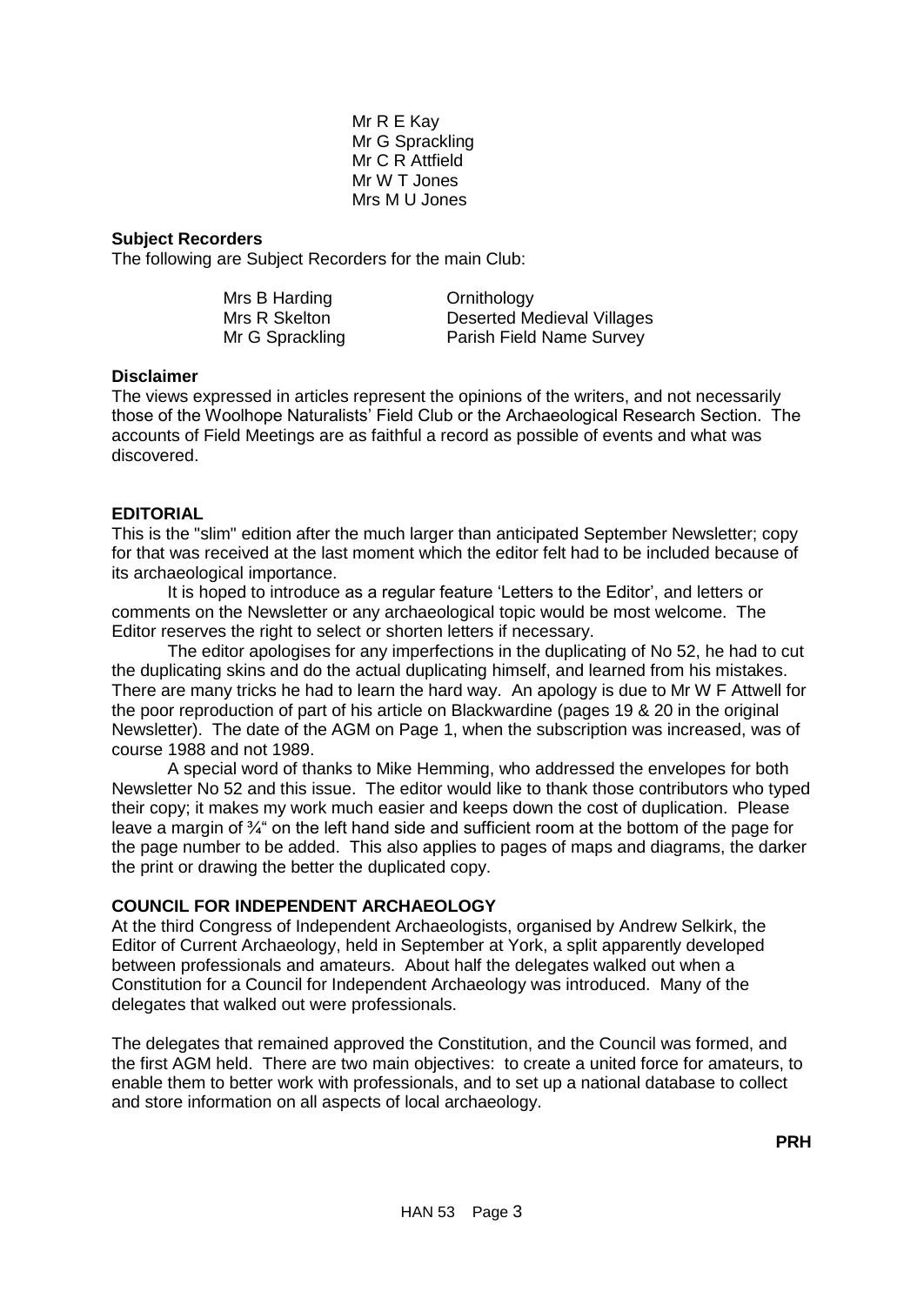# <span id="page-4-0"></span>**NEXT WOOLHOPE PRESIDENT**

The Archaeological Research Section is most happy to learn that one of our members, Dr F W Pexton, is to be the next President of the Woolhope Club. Before joining Woolhope and the ARS, Frank Pexton was an active member of the Maidenhead Archaeological and. Historical Society, being the Treasurer as well as the Field Secretary, and contributed many articles for their magazine. We wish him all the very best for his year of office.

**Chairman**

# <span id="page-4-1"></span>**THE HEREFORDSHIRE VALLEYS SURVEY**

An illustrated lecture was given by Mr James Dinn of the County Archaeology Section on the work done so far in this survey, which in the main covers the valleys of the Wye and the Lugg. The talk was given in the Llanwarne Village Hall on Tuesday 12/1/90 at 7.30. Members of the ARS were joined by the Llanwarne Local History Group. 32 people attended the lecture.

Mr Dinn first outlined the work of the SMR at Warndon, and emphasised the importance of recording accurately all archaeological sites and artifacts discovered. The general public, and especially members of archaeological societies, were invited to assist in this important and vital work. All information is plotted on 6" maps with overlays for the various archaeological and. historical periods, and is also being fed into a computer, which will eventually be able to extract information as required, as a printout.

James Dinn then outlined the existing known major sites in Herefordshire from the Stone Age to Mediaeval times, including Wapley Camp, Brandon Camp, Leintwardine and Combe. Air photographs were shown of enclosures, and the problems of Glacial Lake Beds and sediments were discussed. This led into the main problem covered by the survey: to what extent did sites exist beneath and within the alluvium? This is highlighted by the problem of the gravel workings at Wellington, where a licence to extract gravel was issued before the existence of archaeological sites was known. Fortunately, the gravel extraction company was helpful in this matter. The Herefordshire Valleys Survey was set up by the Hereford and Worcester County Council early in 1989.

At Wellington itself two layers of Roman occupation were discovered, and a possible Iron Age or earlier level. It is also envisaged that gravel will be extracted at Withington and Sutton St Nicholas, where a much closer watch will be maintained. The Roman site at Wellington consists of a farm with an attached barn containing a corn dryer. James put forward one interesting suggestion that perhaps it was not a corn dryer but was used for malt. Between the three occupation layers, which could be easily distinguished, were deposits of river alluvium and detritus. In the alluvium, former stream beds could be recognised. It was felt that it was only after the beginning of farming that the great quantities of alluvium were produced from the soil left exposed by agriculture.

A Roman knife with an iron handle and tang, with a bone handle, was discovered. This has now been preserved and will be on display in the future. At the moment a Birmingham University student is working on the problem of dating alluvium and this, if successful, will be invaluable for the Wellington site. A ploughed out Bronze Age barrow, leaving only the ring ditch, was also discovered on the site.

Phosphate levels in the soil were being used to try and help determine previous occupation levels. It was thought that the Wellington site eventually had trouble with the rising water table, and the original edges of the slightly higher mound were reinforced with stones and slag to raise the height of the site, together with stakes driven vertically in the earth. The slag indicates early iron working.

At Yarkhill in the Frome Valley a line of auger borings was taken across the valley to discover the depth and extent of the alluvium covering of the old surface. Further lines of auger borings were made further north in the Frome Valley towards Bromyard; traces of Roman occupation were discovered. Augering has also been done at Kingsland. Two crude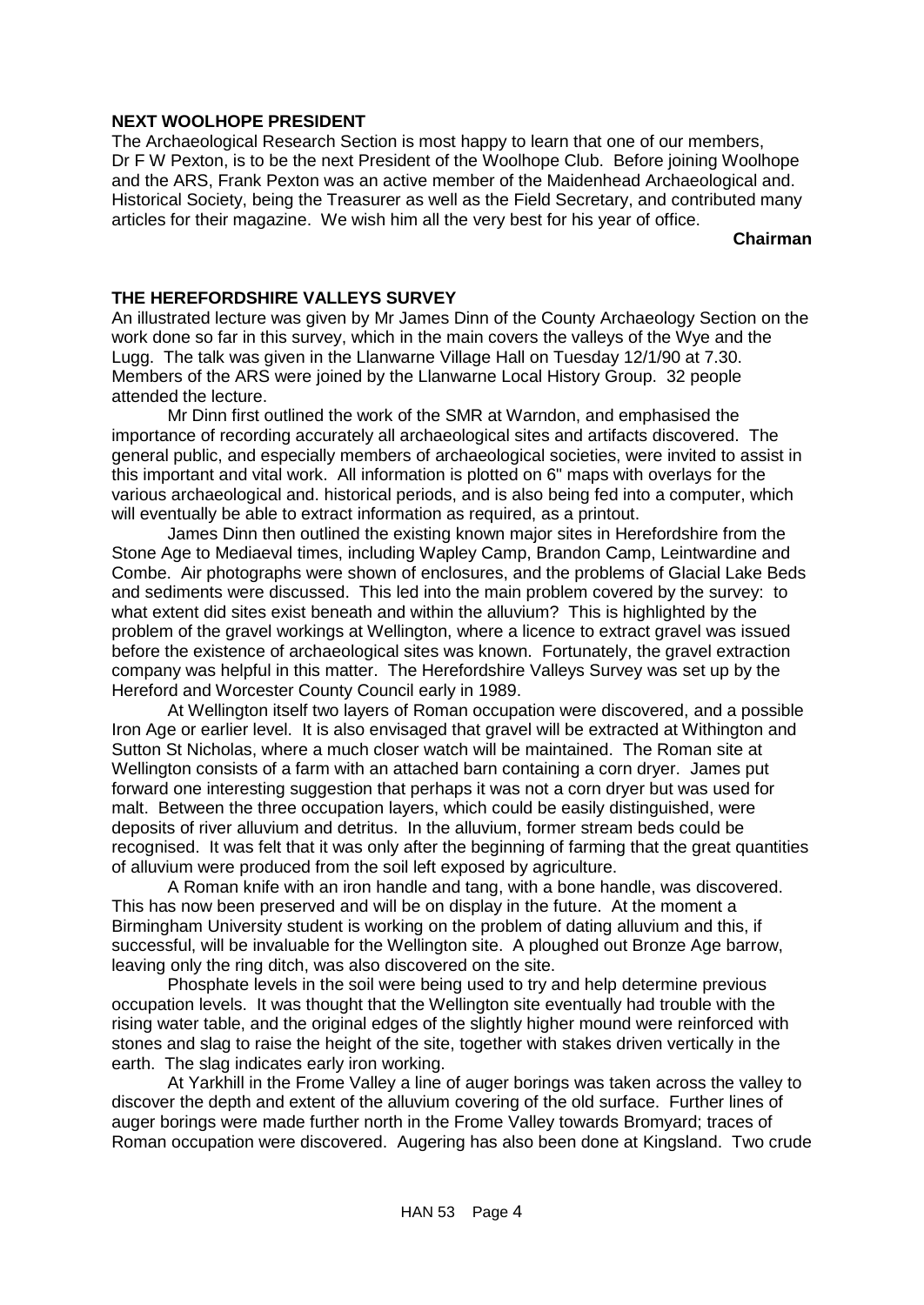statues were discovered in the Frome Valley, possibly from a Celtic Water Shrine. By means of augering it is hoped to determine where the original surfaces have been overlain by alluvium. This will help especially in preventing occurrences such as Wellington, and allow arrangements to be made for rescue archaeology as appropriate.

James Dinn finished his lecture at 9.15, when light refreshments were served, and many members talked to James and took away copies of his leaflets on the work of the section at Warndon, and photographs of sites and artifacts. The meeting finally concluded at 10 pm after a very impressive and informative evening.

Beryl Harding must be thanked for arranging the hire of the venue and for arranging the refreshments.

**PRH**

# <span id="page-5-0"></span>**LETTERS TO THE EDITOR**

Richard Kay writes as follows on articles in issue No 52:

# **Blackwardine, p 16**

"The fort (or rather fortlet) at Tedstone Wafre is unlikely to have outlasted the earlier campaigns connected with the stabilisation and consolidation of a frontier with the Silures and neighbouring tribes to the north and west, and connected with following subjugation, and as such it would not have been a focus, or even need be on an alignment of later road systems."

# **Leintwardine, p 21**

"The bibliography is incomplete, see various articles in JRS, Brittania, Arch Camb, etc, the later giving a reinterpretation of material found on earlier excavations etc lend support to the fact that it began as a military fort, possibly run down on a cool and mathematical basis, or even under-utilised during periods of its later history and re-garrisoned from time to time as circumstances and strategy warranted. The military requirements were always very fluid, as were the politics, and requirements of the 1st century would be quite different from those of the  $2^{nd}$ -4<sup>th</sup> centuries. The puzzle of the rapid change of site in a short period of time. Jay Lane, Buckton has not been satisfactorily solved to date."

# **Richard Kay**

A Roman road has recently been postulated northwards from Tedstone Wafre towards the Teme Valley. Another road southwards from the fort/fortlet at Sapey Common, Clifton-upon-Teme (703635) has been suggested. Has the Roman site at Stow (Stowe) SO 309734, buildings possibly a villa, any connection with Leintwardine?

#### **Tom Jones**

We were very sorry to hear of the sudden illness of one of our committee members, Tom Jones, on Tuesday 16<sup>th</sup> January, 1990, and we wish him a speedy recovery. Our sympathy goes out to Margaret in this difficult and worrying time.

#### **Chairman**

**Editor**

#### **Greetings**

# Cdr M B Hall, RN is no longer able to attend Field Meetings, but wishes to be remembered to all his friends in the ARS. Cdr Hale was very active in the early days of the ARS.

#### **Editor**

#### **Herefordshire Field Name Survey**

The Field Name Survey Committee wish to thank all those who have contributed to the survey, people who extracted the field names, typists, checkers, etc. They wish to remind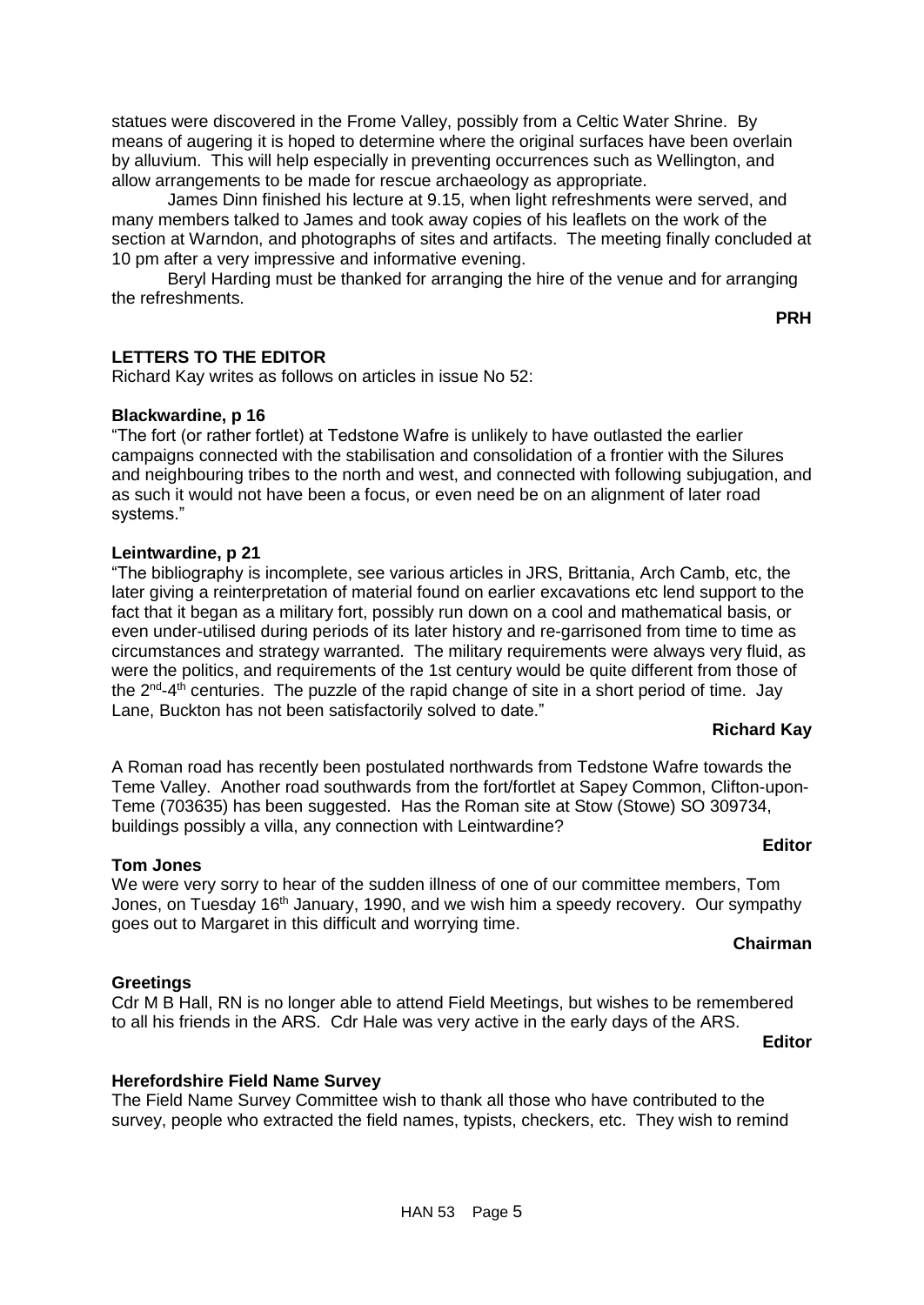members that more volunteers are still urgently needed to complete the survey, which at the moment is just over half completed.

Members are reminded about the second part of the survey, which is to collect alternative field names from other and perhaps older sources, charters, documents, title deeds, diaries, personal memories, etc. These should be sent to Graham Sprackling at Ewyas Harold.

# **Notes from Warndon**

# Hereford Bypass

Field work has started on the route of the Hereford bypass.

#### Leominster

An evaluation exercise is being undertaken on the site of the Buttercross development at Leominster.

#### Riverdale

Air photographs taken in 1989 by Chris Mussen would tend to indicate the possibility of a Roman fort at Riverdale in the Golden Valley.

#### **Wellington**

A Roman field system has been revealed in the salvage excavations at the quarry site in Wellington, together with possible Bronze Age ditches. These were referred to by James Dinn in his talk.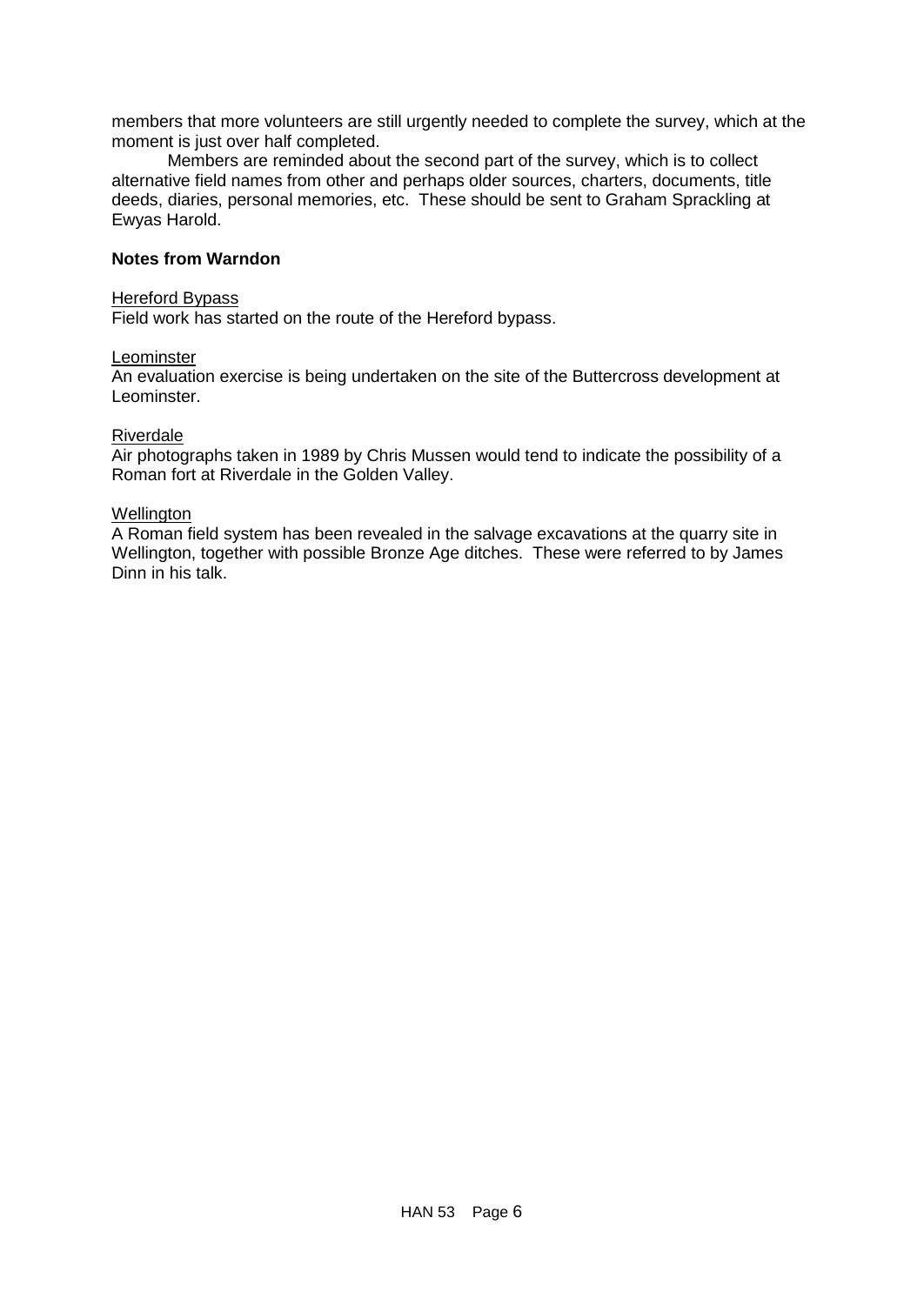

HAN 53 Page 7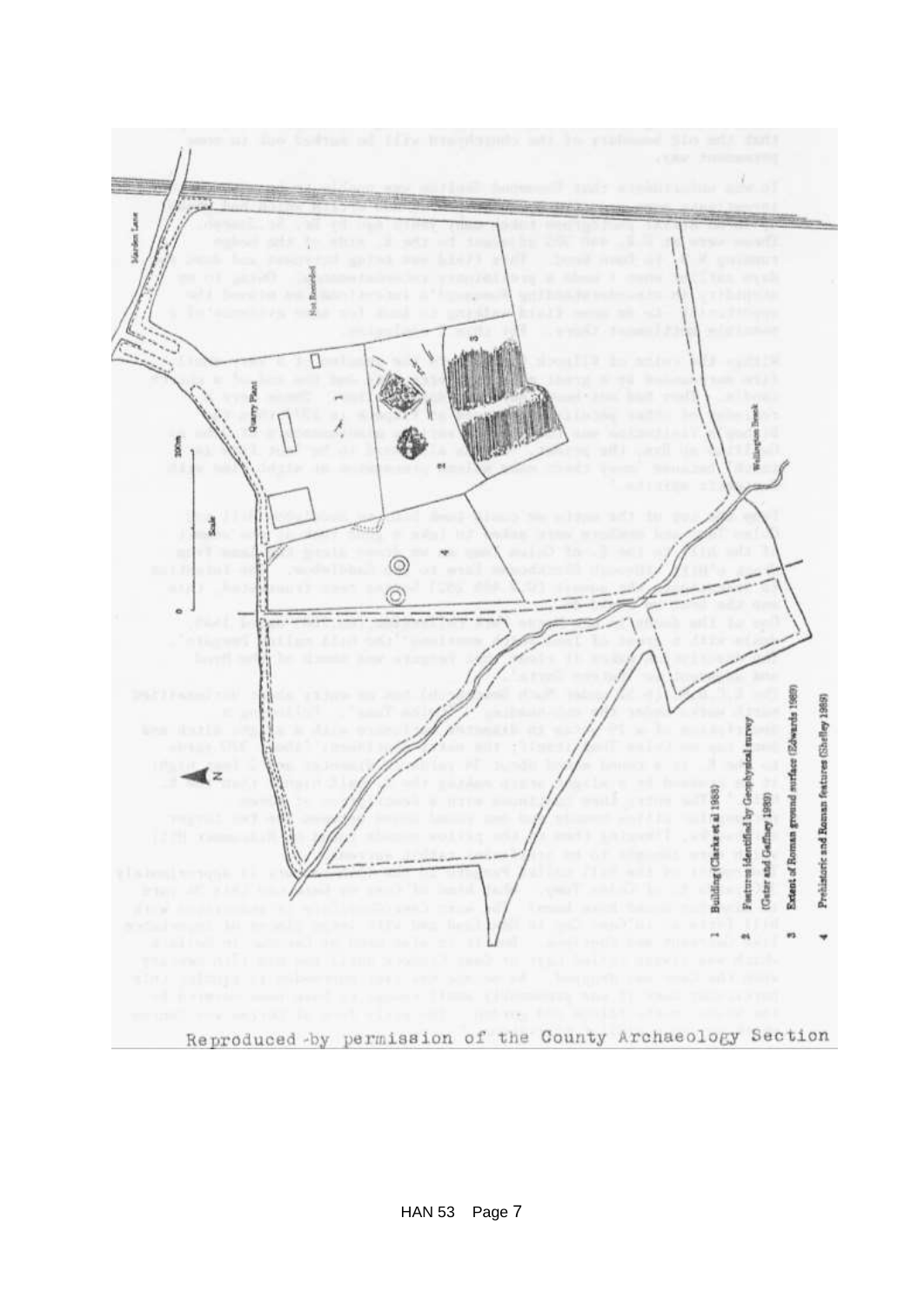# <span id="page-8-0"></span>**KILPECK, ORCOP, ST WEONARDS – FIELD MEETING 10TH SEPTEMBER, 1989**

Seventeen members met at Kilpeck Church, where the opportunity was taken to look at the new extension to the burial ground which was nearly completed.

Kilpeck has a circular churchyard and its shape is of great historic importance, showing that it was the site of an earlier Celtic church before the present beautiful little Norman church was built. We were therefore disturbed to see that the extension has been made by raising the new area to the same level as the old churchyard, burying the stone retaining wall and thus hiding the original shape. It is hoped that the old boundary of the churchyard will be marked out in some permanent way.

It was unfortunate that Rosamund Skelton was unable to be with us to investigate some possible house platforms and crofts which had shown up in an aerial photograph taken many years ago by Dr St Joseph. These were at GR 440 305, adjacent to the E side of the hedge running NW to Dawn Wood. This field was being harrowed and sown two days earlier when I made a preliminary reconnaissance. Owing to my stupidity in misunderstanding Rosamund's intentions, we missed the opportunity to do some field walking to look for some evidence of a possible settlement there. For this I apologise.

Within the ruins of Kilpeck Castle were the remains of a very small fire surrounded by a great many cigarette ends and the end of a church candle. They had not been there two days earlier. These were a reminder of other peculiar practices at Kilpeck in 1377 when the Bishop's Visitation was told of the various misdemeanours of John ap Gwilliam ap Rys, the priest. He was also said to be 'not firm in faith' because 'many there make solemn procession at night time with fantastic spirits'.

From the top of the motte we could look SE to Saddlebow Hill and Coles Tump, and members were asked to take a good look at the summit of the hill to the E of Coles Tump as we drove along the lane from Crack o'Hill through BIackhouse Farm to the Saddlebow. The intention to investigate the sunimit (GR 466 282) having been frustrated, this was the best we could do.

One of the deeds in the Mynde Park collection (No 288), dated 1448, deals with a grant of land which mentions 'the hill called Pengare'. The description makes it clear that Pengare was south of the Mynd and adjacent to 'Buters Corte'.

The RCHM (p 52 under Much Dewchurch) has an entry about unclassified earthworks under the sub-heading 'Coles Tump'. Following a description of a 19 yards in diameter enclosure with a slight ditch and sunk top on Coles Tump itself, the entry continues: 'About 320 yards to the E is a round mound about 34 yards in diameter and 2 feet high; it is crossed by a slight scarp making the S half higher than the N half.' The entry then continues with a description of seven rectangular pillow mounds and one round mound between the two larger earthworks, likening them to the pillow mounds found on Midsummer Hill, which were thought to be artificial rabbit warrens.

The summit of the hill called Pengare in the  $15<sup>th</sup>$  century is approximately 320 yards E of Coles Tump. What kind of Caer or Gare can this 34 yard in diameter mound have been? The word Caer/Gaer/Gare is associated with hill forts, as in Gaer Cop in Hentland, and with large places of importance like Caerwent and Caerleon. But it is also used at Caradoc in Sellack, which was always called Cayr or Caer Cradock until the mid  $17<sup>th</sup>$  century when the Caer was dropped. As no-one has ever succeeded in finding this particular Caer, it was presumably small enough to have been covered by the house, outbuildings and garden. The early form of Corras was Cauros, which may be a similar derivation<sup>(1)</sup>.

The glorious summer weather decided to change on this particular day, which was cold and dull with poor visibility. This was a pity because the magnificent views and beautiful scenery went largely unappreciated, obscured by a dreary greyness. Our route took us along Orcop Hill then south to Orcop, where our thanks are due to the Morris family of Moat Farm for allowing us to visit the Castle Motte. This is Roger Sterling-Brown's province, and he will be telling us about the Baskerville castle in November. But knowing that by November the motte will be again inaccessible, with the moat full of water, we thought we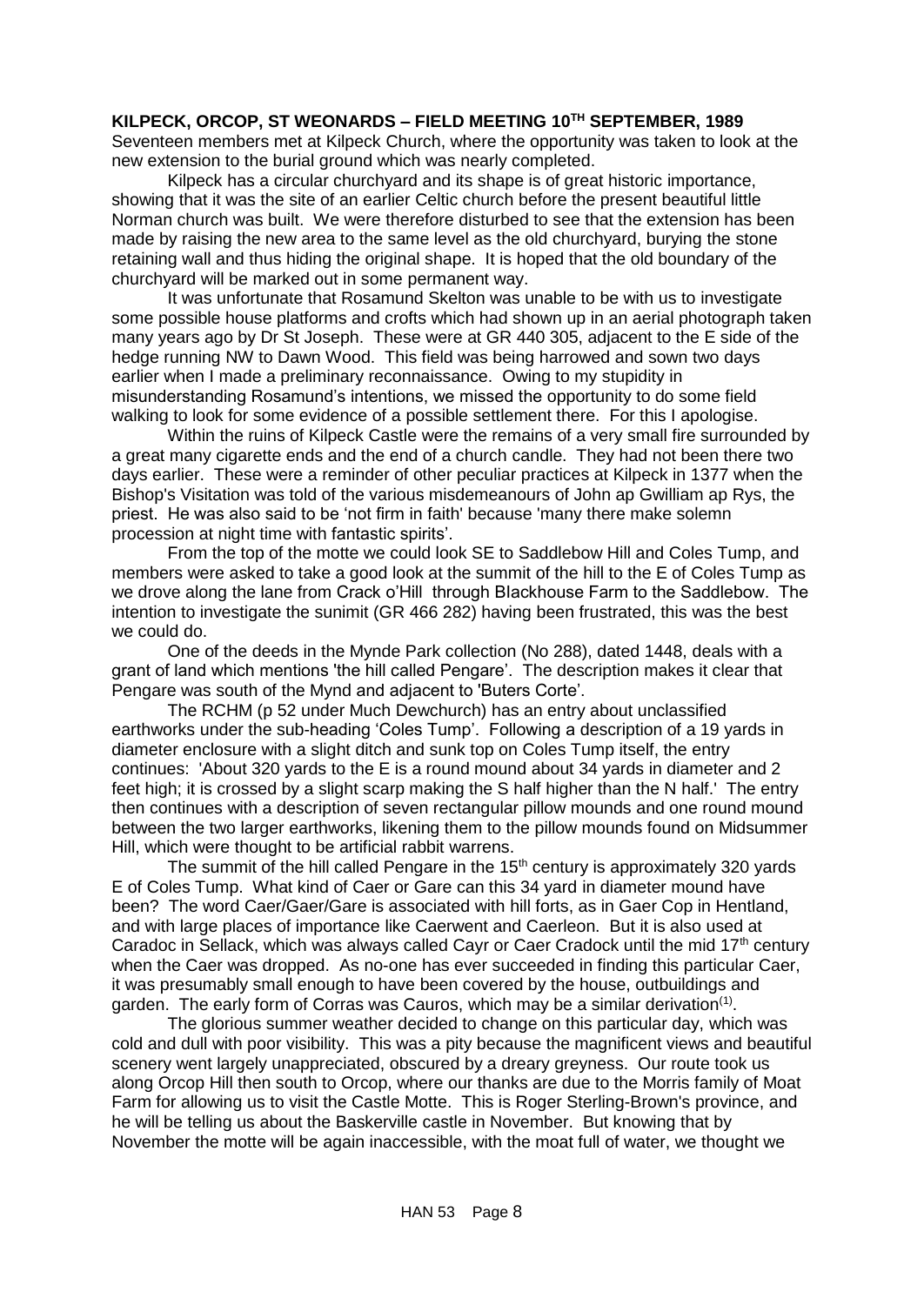should have a look at it while the moat was dry. To our surprise, even after the long drought, half the moat was covered in water and we had to tread carefully over soft mud at the driest place. The motte is extremely steep, needing hands as well as feet to reach the top where we were pleased to find a fair amount of stonework visible even through the undergrowth and between the trees.

Taking the road southwards past Orcop church, Treferanon<sup>(2)</sup> and Trolway, we reached Garway Common and lunched at the Garway Moon. Ruth Richardson had brought with her the Soil Survey map of Herefordshire and her own map of the Hill Forts and known Roman sites. When this was laid over the Soil Survey it showed with startling clarity the correlation between the best agricultural land in classes 1 & 2 with these early sites. This work was part of Ruth's thesis and we were fortunate to be given this preview of her work. It gave us a valuable insight into the choice of places which were used as hill forts. However unpromising the actual fort might seem to us as a habitation, it was always sited by an area of the best farming land.

Afterwards we made our way to the A466 south of St Weonards, stopping near the standing stone. This was moved when the road was widened and now stands against the hedge on the W side of the road (GR 497 235). The hill behind the standing stone and W of the road is called Bury Hill. In the Tithe Apportionment of 1840 the fields were called Upper, Lower and Far Berry Field and Standing Stone. Seen from further south on the main road, the area seemed to me to bear a strong resemblance to the ploughed down hill fort of Gaer Cop in Hentland. There is a high bank between the top field and the lower ones on the western side which might have been a rampart.

The members dutifully examined the 'rampart' but very little stone was found, and having plodded around for a while they remained totally unconvinced that any hill fort existed outside of my imagination.

The day ended with a quick visit to the motte near St.Weonards church. Unlike the motte at Orcop, so well protected by its moat, St.Weonards has suffered greatly from the excess of attention it received in the 19<sup>th</sup> century when mottes were confused with barrows. Local legend said that this one contained a warrior in golden armour – labour was cheap – so this one was 'excavated' as if by a JCB.

- 1. If anyone has any ideas on this subject or knows of other examples of Caers (other than hill forts) in Herefordshire, I would be very interested to hear of them.
- 2. Treferanon, or Trevrannin, together with Penrose were the sites of two Medieval chapels which belonged to St Weonards. The site at Treferanon has now disappeared and is part of the farmyard but the churchyard walls of the Penrose chapel still exist though the site has been used as a garden (GR 488 218).

Our thanks to Joan Fleming-Yates, who gave us space at her house in order to unroll the very large maps and discuss them with Ruth Richardson in comfort.

# **Elizabeth Taylor**

#### **Woolhope Club Winter Programme of Lectures**

The first lecture of the 1989/1990 programme was given in the Woolhope Room, City Museum, Hereford on Saturday  $7<sup>th</sup>$  October at 2.15 pm by Mary Thomas and Elizabeth Taylor on the Excavations at Corras.

Mary Thomas dealt with the actual excavations and the attendant problems, and Elizabeth Taylor with the historical background and the actual finds. Both sections were illustrated with well chosen slides.

The story of the architectural development of the church was told with the aid of builtup cut out coloured plans to illustrate each of the four development periods. An intriguing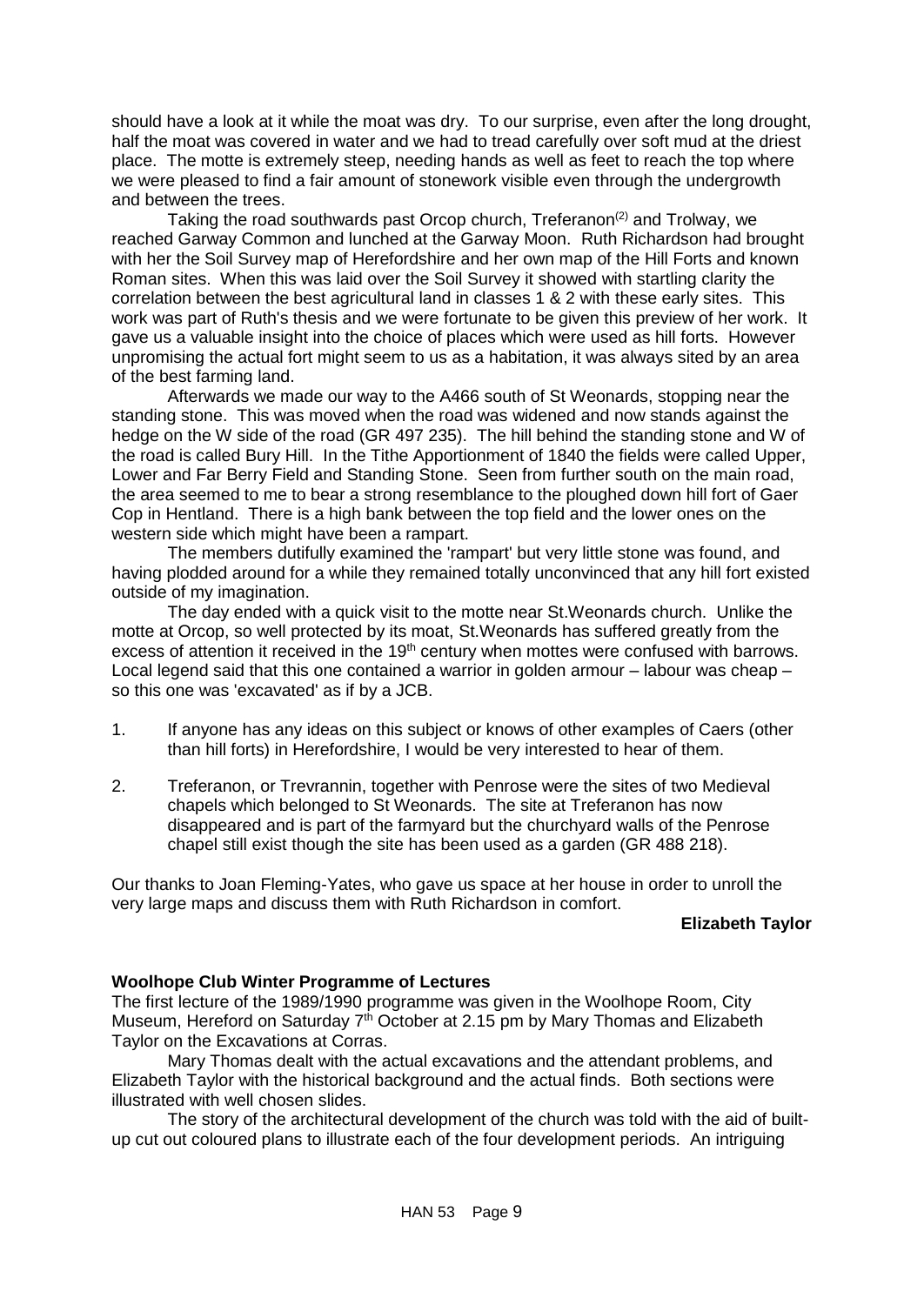problem was posed by the discovery of small pieces of Roman tiles on the site, perhaps from the newly discovered Roman fort at Castlefields Farm in Garway only about a mile away.

The finds were on display for Woolhope members to examine, and photographs were also displayed. There was a particularly fine set of drawings by Richard Kay, the photographs were excellent and the photographers are to be congratulated on their results.

Mary and Elizabeth gave an excellent, understandable and informative account of the excavations, and are to be congratulated on a job well done.

#### **PRH**

The definitive Corras Report will be printed in the main Club Transactions, and will not appear in the Newsletter. It is to be hoped that as many as possible of the photographs and drawings on display at the lecture will be included.

#### **Editor**

#### **Book Review**

# 'The Castles of Herefordshire and Worcestershire', Mike Salter, Folly Publications, 68 pp, 2 maps

An excellent short account of the castles of both counties, treated separately, with drawings, photographs and plans for many of them. The major moated sites for both counties are also included. The majority of the book is devoted to Herefordshire. There is also a companion booklet on the old Parish Churches of Herefordshire by the same author.

In the same series there are also volumes on the Castles and Churches of Shropshire and Staffordshire, and the Churches of Worcestershire, all at the same price. The same author has also produced a gazetteer of Scottish Castles – 'Discovering Scottish Castles', published by Shire Publications.

The great advantage with Mike Salter's booklets is that every site mentioned has a Grid Reference.

**PRH**

#### <span id="page-10-0"></span>**LEOMINSTER PRIORY**

Work is currently being undertaken to bring to publication the report of recording carried out on the Old Priory building at Leominster in 1979-81. This building consists of a 13<sup>th</sup> century range of monastic buildings, two storeys high (although a 19<sup>th</sup> century third storey has been superimposed over much of it) lying to the north of the Priory Church. The Pinsley Mead picnic area makes it a pleasant place to visit.

The building is tripartite, probably reflecting the progressive way in which monastic complexes were built. The western part, being closest to the cloister, seems to be the earliest, since indications of original 12<sup>th</sup> century construction are present, incorporated into later walls. These include an arcade giving access to the Pinsley Brook at ground floor level. The remainder of the building, and much of the rebuilding of the western part, took place in the  $13<sup>th</sup>$  century.

The ground floor was built to span the Pinsley Brook, which passed beneath the whole length of the building, the culvert for which can still be seen at each end. However, in the western room the stream seems to have been left open to the air, and has more recently been enclosed by the insertion of a brick culvert. The use to which this room was put is suggested by the location of the building within the layout of a typical Benedictine monastery. It is ideally situated to represent the *reredorter*, or monks' toilet, situated in close proximity to the *dorter* or dormitory. Access from the latter, at first floor level above the chapter house and warming room in the east range of claustral buildings, would have been at first floor level, where the toilet seats would have been situated.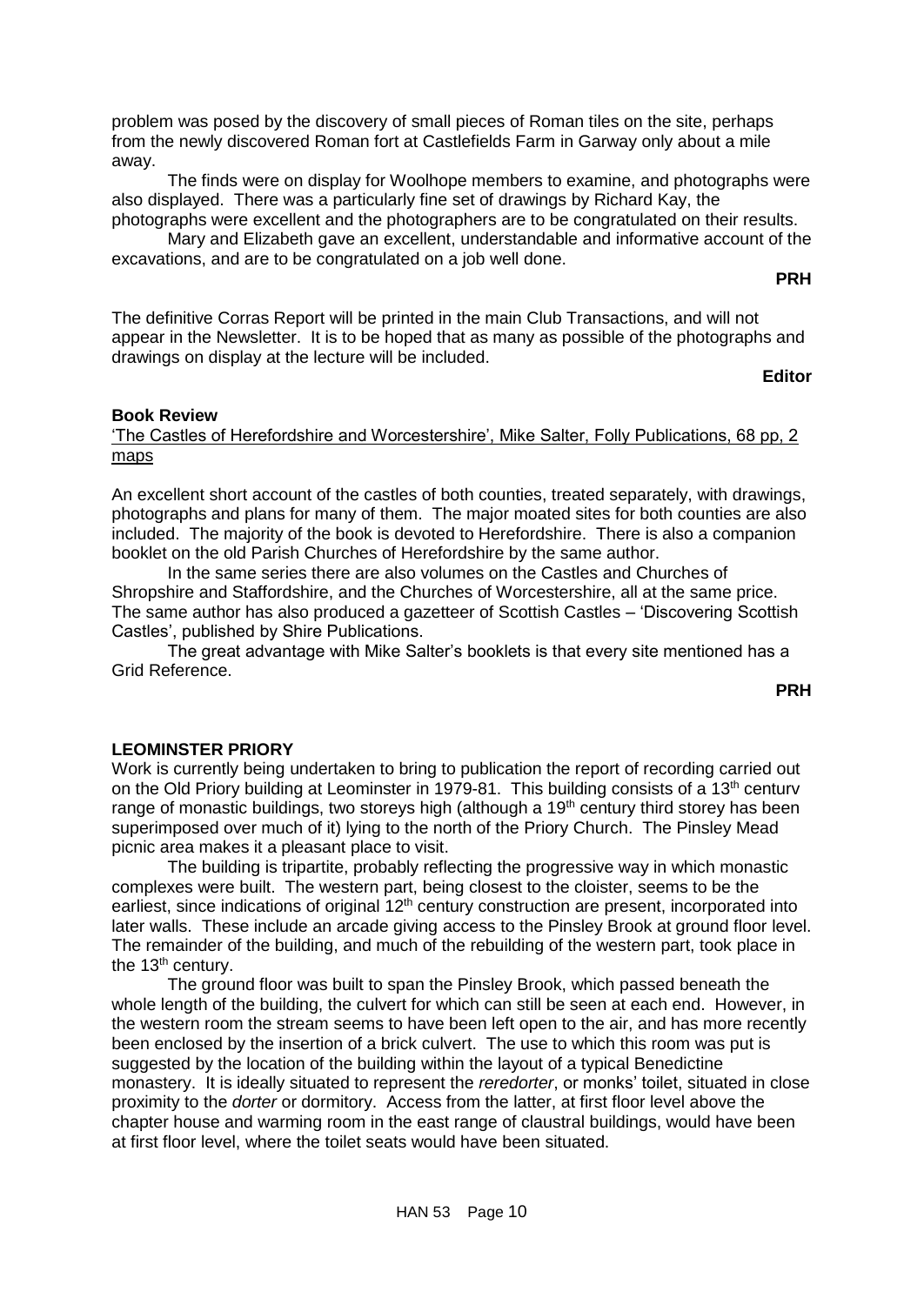The remainder of the ground floor has no certain purpose assigned to it, but may represent a variety of storage and accommodation functions within the monastery. On the first floor the central chamber was a large room heated by a fireplace, the chimney for which is represented in an illustration by Stukeley dated 1722 (see figure). At the east end of the range on the first floor was a small, well-lit room with a three light window at its east end. Access into the large central chamber was through a broad finely-moulded arch. This combination of features suggests the infirmary building and its associated chapel, with a good view of the altar for those monks unable to attend the required services in the church.

This building has a complex history, including use as a manor house, a gaol, a fulling mill, the mansion house of Leominster Corporation, function rooms, a workhouse and more recently a hospital, while it is now used as a base for the social services department of the county. Although much of its structural history has already been reported by historians from the  $17<sup>th</sup>$  century to the present, a great deal of the detail can be filled in by a structural analysis of the kind which has been carried out. This includes a stone by stone recording of the exterior fabric of the building, and detailed recording of the interior fabric where exposed during the refurbishment programme. This has indicated additional Medieval structural phases, as well as more recent phases not already indicated in the historical record.

It is part of my job to identify phases within each element of the building, to assess whether there is a functional reason for construction or alteration, and attempt to link these phases to dates, architectural styles and known historical events affecting the Priory. I have some help with this last task from the dating provided by a small excavation within the building, which has particularly helped with the earlier structural phases here.

The Pinsley Brook was a canalisation of a stream which may originally have run in the current course of the Kenwater. It probably supplied the monastery with drinking and washing water, a water supply for the fishponds, formerly situated in the gasworks and on Pinsley Mead, an effluent outflow, and finally the power source for water mills, the site of one of which may have been preserved by the site of the disused Pinsley Mill. Leats for water mills were also taken from the course of the Lugg; one or more mills were situated on Mill Lane to the north of the Priory, while Marsh Mill and Crowards Mill are also attested to the north of the town. Mills and other elements associated with monastic estates have been examined in great detail by C J Bond in association with Evesham Abbey (see Vale of Evesham Historical Society Research Papers IV, 1973, 1-62). Such a study in relation to Leominster would be of great value and I would be interested to hear from anyone who has done, or would like to do any work in this field.

#### **Duncan L Brown, MA**

There is a portion of old stone walling at the back of the car park of the Hop Pole Inn at the junction of the old A49 (before the Leominster Bypass) and the B4361. Was this part of the Priory precinct wall? It is north of the Lugg and would be at right angles to a NW continuation of the wall shown on the plan.

**Editor**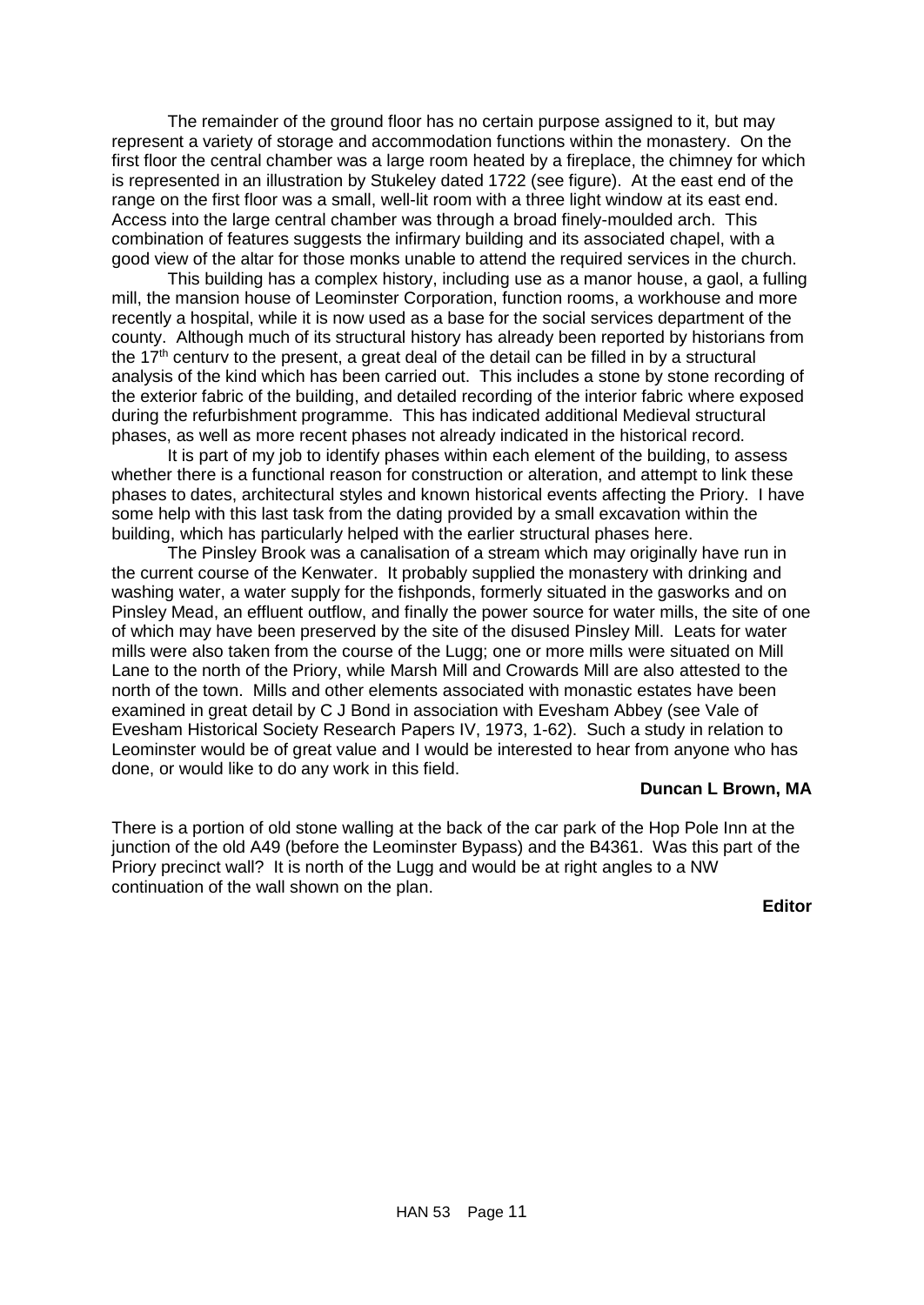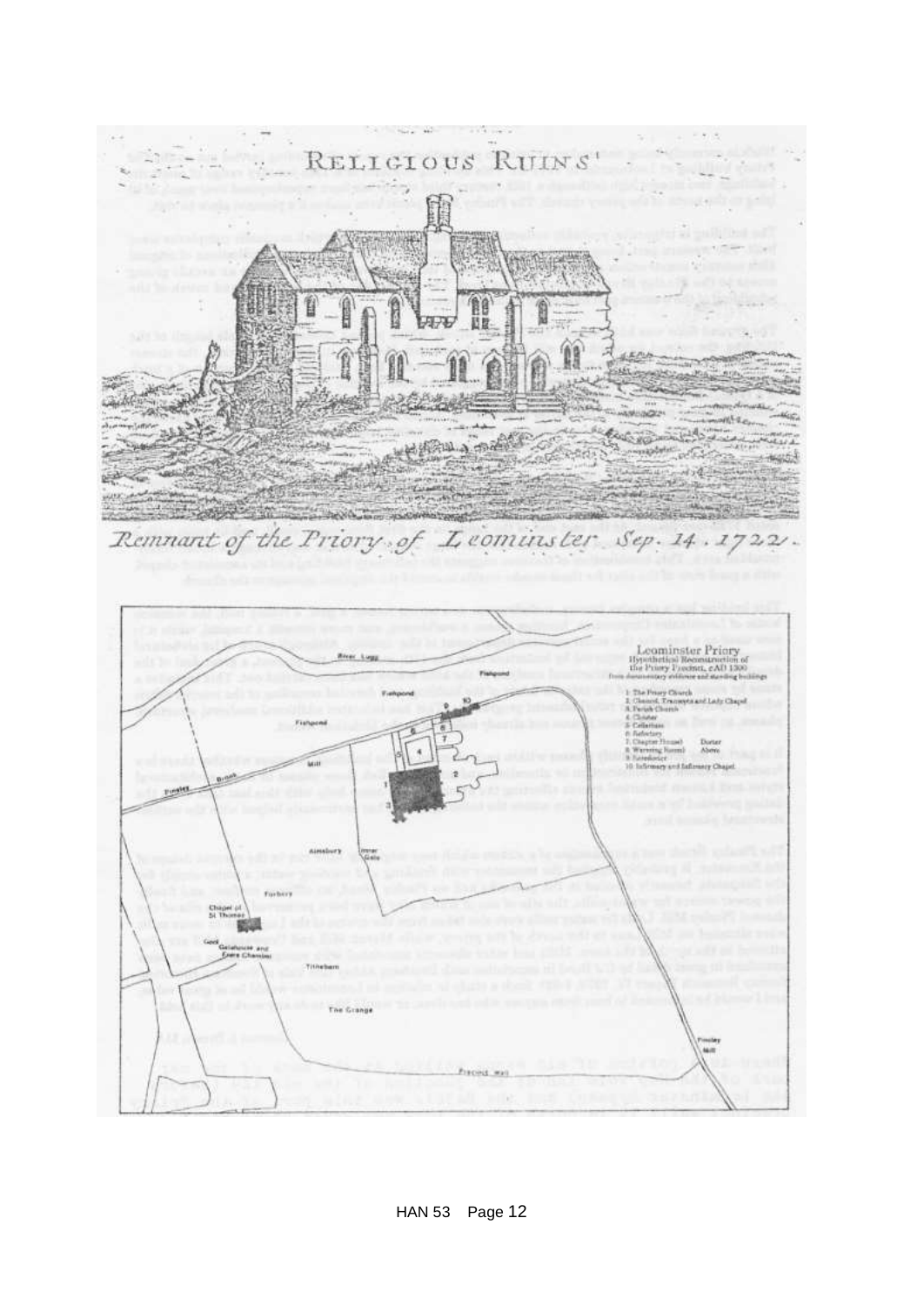# <span id="page-13-0"></span>**ANNUAL GENERAL MEETING AND DINNER**

The AGM and Annual Dinner were held at 8.00 pm at the Golden River Restaurant, Hereford, on Monday 4<sup>th</sup> December, 1989, attendeed by 19 members. The Chairman, Treasurer, Editor and Field Name Survey all gave their reports. All office holders were unanimously re-elected for the forthcoming year.

There had been a change in the monthly field meeting programme for January and February of 1989, where successful evening lectures at Llanwarne Village Hall had been substituted. The weather in winter is so unpredictable that it is better to have evening lectures. It also makes a change and it is useful to have theoretical knowledge for use on field trips. The chairman thanked Beryl Harding for organising the use of the hall and for arranging the refreshments. John and Beryl Harding also organised the annual Barbecue on  $27<sup>th</sup>$  July 1989, an evening to be remembered not only for the excellent food and company. but also because the prolonged dry weather broke with a vengeance.

The section has received a very generous gift of 48 25" maps of Herefordshire from the Offa's Dyle Association through Mr & Mrs Kay of Guildford, whom we understand will be moving back to the county in the near future. We look forward to seeing them at field meetings.

On 11<sup>th</sup> November 10 members attended a get-together, at the Caer Llan Conference Centre, of the Monmouth Archaeological Society, the Dean Archaeology Group and ourselves. The conference, hosted by the Monmouth Society, was an informal gettogether of members of the three groups to cement friendships and exchange experiences. The evening was a great success and the ARS agreed to host the meeting in 1990.

The question of the binding of copies of the Newsletter, first raised at the 1988 AGM, was brought up again. The Chairman expressed regret for the lack of progress but felt that it would be expensive, and it was agreed to approach the main Club for assistance.

The Chairman thanked all office holders for their help and support during the past year, and also Mike Hemming and Estelle Davies for allowing the Committee to use their homes for meetings and for providing refreshments. Finally, the proprietors of the Golden River were thanked for allowing us to hold our AGM in their restaurant. The meeting closed at 9.30 pm, to be followed by the usual enjoyable Chinese meal.

**PRH**

#### **Gift of Maps**

The ARS would like to thank the Offa's Dyke Association and Mrs & Mrs Kay of Guildford for their very generous gift of 48 25" maps of Herefordshire. We understand that the Kays are hoping in the future to move back to the Welsh Border from Guildford, and we may then have the pleasure of seeing them on field meetings. In the meantime, we can assure them that their maps will be put to very good use.

# **Chairman**

# **'CASTLES' FIELD MEETING, SUNDAY 5TH NOVEMBER, 1989**

On Sunday the 5<sup>th</sup> of November, only slightly interrupted by rain, the Archaeological Research Group visited Kilpeck Castle and three of the minor castles at Walterstone, Llancillo and Bacton as Part 1 of what will hopefully be a long term programme of investigation and recording of the remains of the minor castles of Herefordshire.

From the information recorded below, it is obvious that many new and interesting discoveries await the researcher in this, until recently largely neglected, sphere of archaeology. Because of the weather and shortage of time, Rowlstone was not visited but I have included my notes on the site.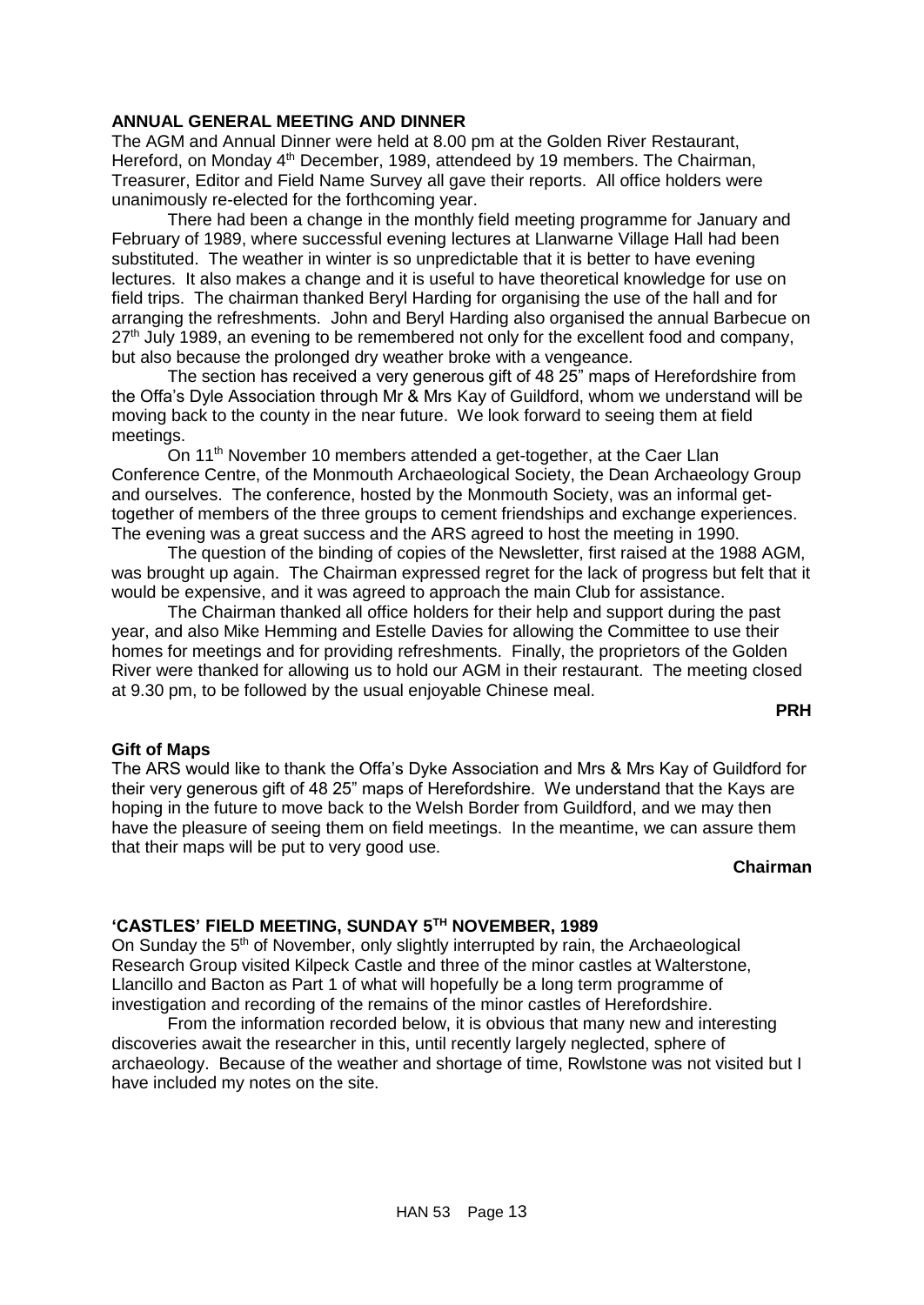# <span id="page-14-0"></span>**KILPECK CASTLE, SO 444305**

#### **New Information**

The shell keep seems to have been a 20-sided polygonal structure with sides roughly 14 feet long, with a wall with a battered base 7 feet high to the top of the batter, without a string course, built on a roughly-built foundation 5 feet 6 inches high, partly trench built by cutting into the former earth rampart. The width of the wall at the base is 7 feet to 7 feet 3 inches, thinning in stages to about 5 feet at the top with the exception of the one standing section on the N side, which seems to have been rebuilt at a later date (possibly a Civil War repair) and is very thin at the top (probably too thin to support a wall walk). The shell wall was approximately 100 feet in diameter and would have been 25-30 feet high, possibly with a wooden hoarding on the wall top, as we now believe that most of the early castles, especially in a troubled border area, would have been permanently hoarded.

The interior seems to have been well fitted for comfort, with sink and drains, an oven, well-made fireplaces and what may have been a garderobe access. Some of the facilities may have been added at a later date, possibly for the regular visits of King John, who enjoyed comfortable living. These facts, and the lightness of the structure above the battered base, lead me to believe that this shell was built earlier, rather than late in the 12<sup>th</sup> century as was previously thought.

What was thought to be the stump of a gate tower to the former entrance to the bailey seems to be a mound of earth made from the spoil from a new entrance cut through the bank for access by farm machinery. The original entrance seems to be on the east side, where there seems to be a buried basement which may mark the position of the hall or a room flanking the possible entrance, or it could possibly be a drawbridge pit in a gate tower. The buried foundations of the curtain wall show up here and there behind the bailey bank. The low ramp from bailey to keep may cover remains of a barbican.

Over time the bailey was first thought to be not walled in stone, then partially walled in stone. Now, even though John Sawle found no sign of stonework on the bailey bank top, we have recently found signs of a possible tower in the N corner of the bailey and signs of buried walling on the S side of the bailey. I am inclined to believe that the whole bailey was walled. With its known long period of occupation this is most likely. I would think the bailey was unlikely to have had stone walls before the end of the 12<sup>th</sup> to early 13<sup>th</sup> century, though I can't be certain of this as there does not appear to be much in the way of flanking towers. A lack of flanking towers is usually a sign of an early building date.

This was certainly a very strong castle, probably founded with powerful earthworks soon after the Conquest, with a planned borough added to it, though it may be on the site of an earlier Saxon settlement.

The large outer bailey may have been walled in stone and added to accommodate the large entourage of the King. There is a considerable quantity of loose stone lying about the banks and no sign of ramparts, though these may have existed in the past and been removed by later owners for agricultural purposes.

The wall of the shell keep where the foundations are exposed appears to be built on a base course of inclined vertically laid stones. This method was used by the Romans and is found on several early castles in the area, notably on the curtain at Bredwardine Castle (SO 335444).

#### **Notes and References**

For a plan and general description see RCHMH Vol I, pages 158-159.

Mentioned Pine Rolls 1189. Chapel given to Gloucester Abbey 1134.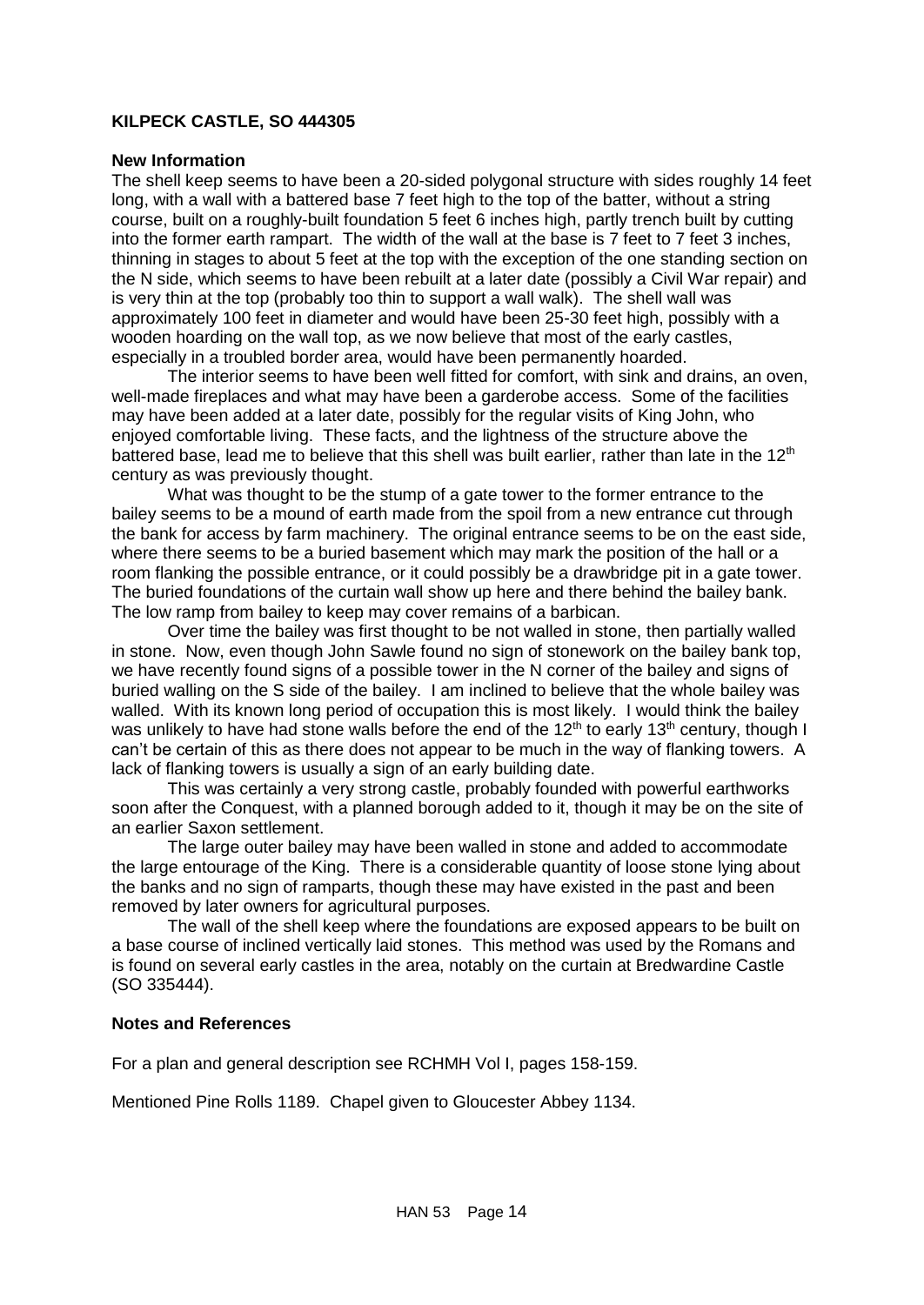For details of a small excavation on a proposed graveyard extension, see Hereford & Worcester County Council Archaeology Dept: Excavations at Kilpeck Castle 1982, Interim Report, by John Sawle, BA.

# <span id="page-15-0"></span>**ROWLSTONE CASTLE, SO 375272**

Formerly described as a motte approximately 120 feet in diameter, earthwork only.

#### **New Information**

This site presents more questions than answers. The top of the motte is flat over most of its surface. There is no sign of stonework; very few pieces of loose stone and these are small.

There seems to be no sign of compression on the motte top, such as one would find if there had been a stone wall in the past. A child's den dug into the side of the motte on the south side shows no sign of buried stonework, mortar or ash. There are no obvious signs of a bailey, though bailey earthworks are often destroyed when a farm is nearby, as is the case at Rowlstone. Indeed, any former bailey could have been under the present farmyard.

The sides of the motte are very steep for most of its circuit, so there is a possibility that the sides were revetted in timber or stone which has long disappeared. There are one or two large pieces of stone partially exposed at the foot of the motte in the ditch bottom, but these could be part of the bedrock showing through.

So until further information can be recovered, I am inclined to believe that this motte only had timber structures and possibly only short term habitation. In fact, the site may never have been completed, despite having tenancies through to the  $14<sup>th</sup>$  century. Nearby Court Farm, of the  $14<sup>th</sup>$  century, probably indicates an early move from the castle.

#### **Notes and References**

For details of history, by Mr Bruce Coplestone-Crow, plan and notes on a previous visit, see HAN No 40.

RCHMH Vol I, South West, page 223.

# <span id="page-15-1"></span>**WALTERSTONE CASTLE, SO 339250**

Formerly recorded as an earthwork-only motte and bailey site.

#### **New Information**

I was informed by our member Mr David Whitehead that there was a considerable quantity of loose stone on and around the motte, indicating a possible stone structure on the motte top. Close examination showed that there had probably been a stone building of some sort on the motte, although it is not certain that it was a stone keep or tower but there are several signs that show the possibility of a stone tower. The area on the top is fairly small, only leaving room for a small tower, perhaps like the polygonal tower at Snodhill. The stones present on the site are the usual thin, shaley slabs of sandstone used locally for castle building. Around the stone-filled hump on top of the motte there are patches of loose stone at roughly similar distances apart; one could speculate on the possibility of an oval polygonal tower with pilaster buttresses on the angles. Only further investigation could confirm this. One angle of partially-exposed wall alignment I photographed on my previous visit had frustratingly disappeared under a carpet of leaves on our present visit. A more certain pointer to stonework is the hump of earth and loose stone crossing the motte ditch on the possible entrance position. On the bailey side there are signs of laid stone in situ in the bank and amongst tree roots, with some mortar, particles of lime and sharp sand, and gravelly soil which is probably old mortar with its lime destroyed or used by plants, a usual sign around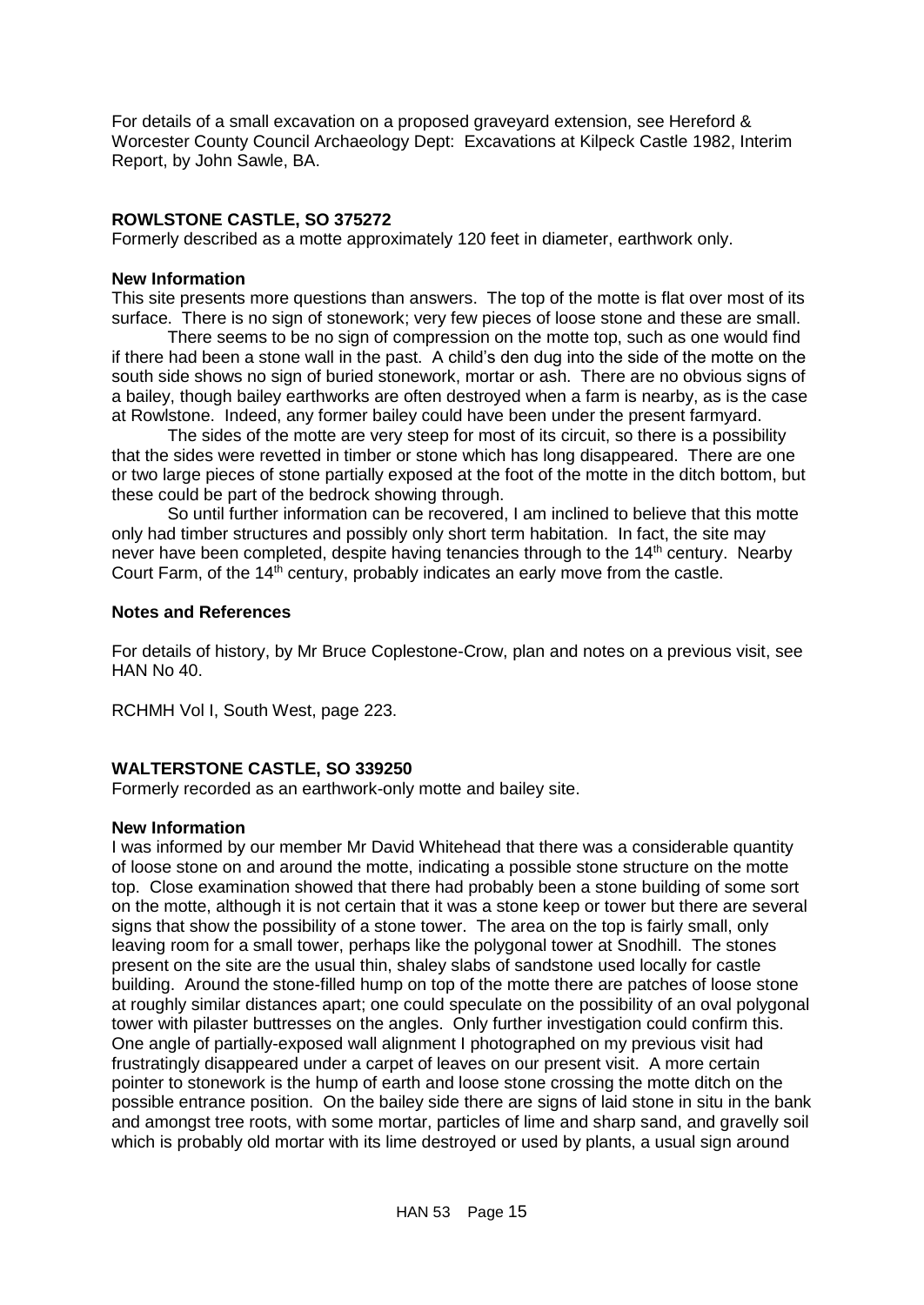old overgrown masonry. Sand and gravel is not naturally found on this site, whose natural soil is boulder clay. In this position, this is possibly all that remains of a barbican and stair to the keep. There is much buried stone in the upper bailey, whose ditches and banks have largely been destroyed by the later farm buildings. The ramparts of a fairly large lower bailey have been virtually ploughed out.

There is a distinct similarity in design to Ewyas Harold and the other Fitzosbern castles. This early and important site merits further investigation.

#### **Notes and References**

For details of history, plan and notes on a previous visit, see HAN No 40.

In my castle list of HAN No 50 under Walterstone, I mentioned the possibility of a shell keep. This was secondhand information, supplied before I had examined the site myself. I am now more inclined towards the possibility of a tower, as any shell keep would be extremely small. People talk of roofed-over shell keeps; this is a distinction which I do not accept, as a shell keep is a ring wall on the motte with a suite of rooms arranged around the inside, with a light well or courtyard left in the centre. Any structure with a complete roof is a tower in my book.

# <span id="page-16-0"></span>**THE CASTLE AT LLANCILLO COURT, SO 367256**

The castle site has long been known to have masonry remains on the motte top, but there has been much confusion about the structure. Alfred Watkins thought it was oval, 39 feet by 48 feet, and that it stood to 5 feet high in places. David Cathcart-King, who encouraged me to follow in his footsteps in castle research, thought it was firstly a round tower and later describes it as a ring wall. Derek Renn, whose researches generally have done much to advance our knowledge on early Norman castles, thought it was either a round tower or a roofed-over shell keep, 50 feet in diameter, although it has been on several lists as a round tower. Renn goes on to compare it with Wiston in Pembrokeshire, which is a polygonal shell keep, and throws doubt on whether it was ever completed.

The remaining structure was much clearer and stood higher 10 years ago, or has a deeper covering of debris.

#### **New Information**

This is definitely a polygonal keep (probably a shell keep as it is rather large for a tower) with what appears to be 12 sides, approximately 14 feet long externally, about 50-51 feet external diameter and approximately 37 feet diameter internally.

Whether it was roofed over entirely we can't say, but most keeps of this type has a small internal courtyard forming a light well. The walls appear to be 7 feet thick.

We have discovered signs of two small semi-circular buttress towers flanking the entrance, and possibly two more on the circuit, as indicated on the plan. There could be a third tower on the east side, but I am now more inclined to think that the piece of wall protruding from the keep may be the end of the bailey curtain butting onto the keep.

There appears to be the footings of a garderobe shaft on the east side. The internal buildings would probably be timber framed but could have been stone.

The surviving wall of the gate tower has one stone keyed into the main structure in 7 courses. This may or may not mean that the towers were added to an earlier shell, though this is likely. The stone seems to be smaller than the shell wall stone, but difficult to confirm without excavation.\* Derek Renn thought that it was uncompleted, but stone roofing tiles lying about on the motte seem to confirm that it was completed.

There may be a small tower on the end of the counterscarp bank on the west side connected to the bailey. Faint traces of scarping on the south edge of the bailey may mark wall foundations or the edge of a filled-in ditch. The low mound at the west end of the bailey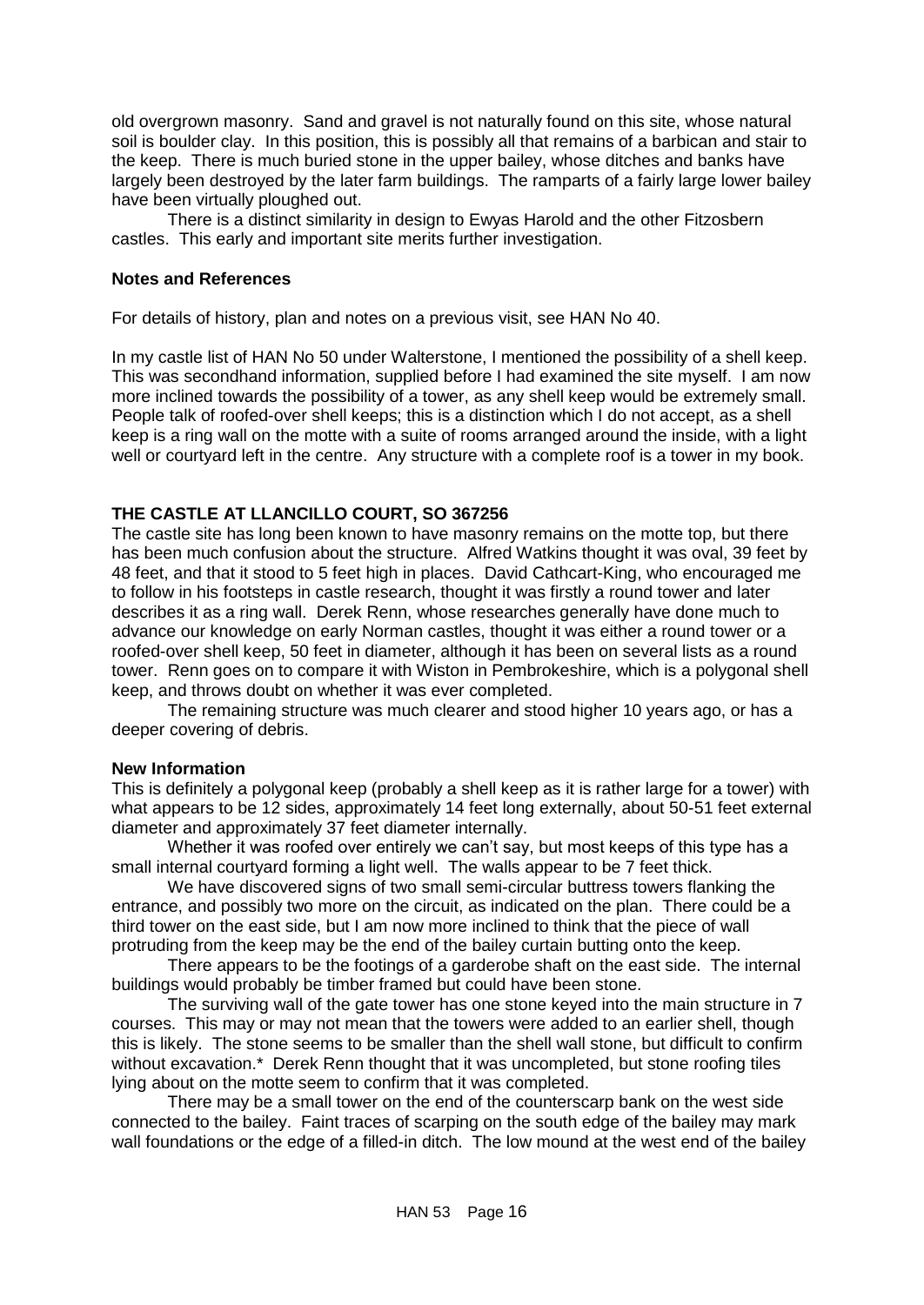is probably the site of a hall block, as a few courses of an internal angle of what appears to be a rectangular building approximately 40 feet by 30 feet externally were visible amongst brambles a few years ago before the site was tidied up.

The bank of the stream on the north side of the bailey appears to be partially revetted with a stone wall. The stream forms the main defence on this side. The stream was probably dammed lower down and was diverted to feed the moats and ditches around the main defences.

There are other ditches and banks around the site forming further enclosures or baileys; one or more of them could have enclosed a village.

# **Tenancy**

The Esketot family, who were closely associated with the Lacy's, followed by the Eylesfords after 1243. The site and possibly existing church and settlement were given to Richard de Esketot I, great uncle of Richard II who held 3 knights fees of Hugh II de Lacy in 1166; two of these were at Howton and King's Pyon (both have mottes), the other was probably here. Richard III, grandson of Richard II, was father of Walter, who died around 1243 leaving two heiresses. Richard I probably built the motte and bailey, the stonework attributable to either Richard III, 1160-1220, the most prominent member of the family, or to his son Walter (d. ante 1243). The Eylesfords seem to have neglected the place.

# **Notes and References**

Mentioned 1216-25, H III, p 255, Cal Pat Rolls.

\*Small round towers of smaller masonry have been added to the polygonal tower at Snodhill. Additional towers were added at Wigmore and possibly at Much Dewchurch.

On our visit this time, we noted that a section of outer bailey ditch or sunken road has been leveled by bulldozer and filled in (X on plan).

For further details of history, by Mr Bruce Coplestone-Crow, plan and notes on a previous visit, see HAN No 40.

'The Round Keeps of the Brecon Region', by D F Renn.

Archaeologia Cambrensis, 1961, Vol CX, pages 129-143.

# <span id="page-17-0"></span>**CASTLE AT NEWCOURT FARM, BACTON, SO 371335**

Formerly classed as a small, weak, damaged, earthwork-only motte and bailey or strong house site. Naturally strong only on the north, south and east sides.

#### **New Information**

To the west of Newcourt Farm is what appears to be the largely complete ground plan of a small knightly castle, probably of the late  $12<sup>th</sup>$  to the mid  $13<sup>th</sup>$  century on a site which may be earlier.

What was thought to be a damaged motte appears to be the stump of a round keep with an apsidal buttress and what appears to be a forebuilding or defended stair to it, connected to a small triangular bailey with a hall, gatehouse and ancillary buildings, and possibly one or two small towers on the curtain.

The round keep (1 on plan) appears to be 32-34 feet in diameter and approximately 18 feet internal diameter, with walls 7-8 feet thick with what appears to be a thicker section facing the forebuilding/defended stair (2 on plan). The apsidal buttress on the east side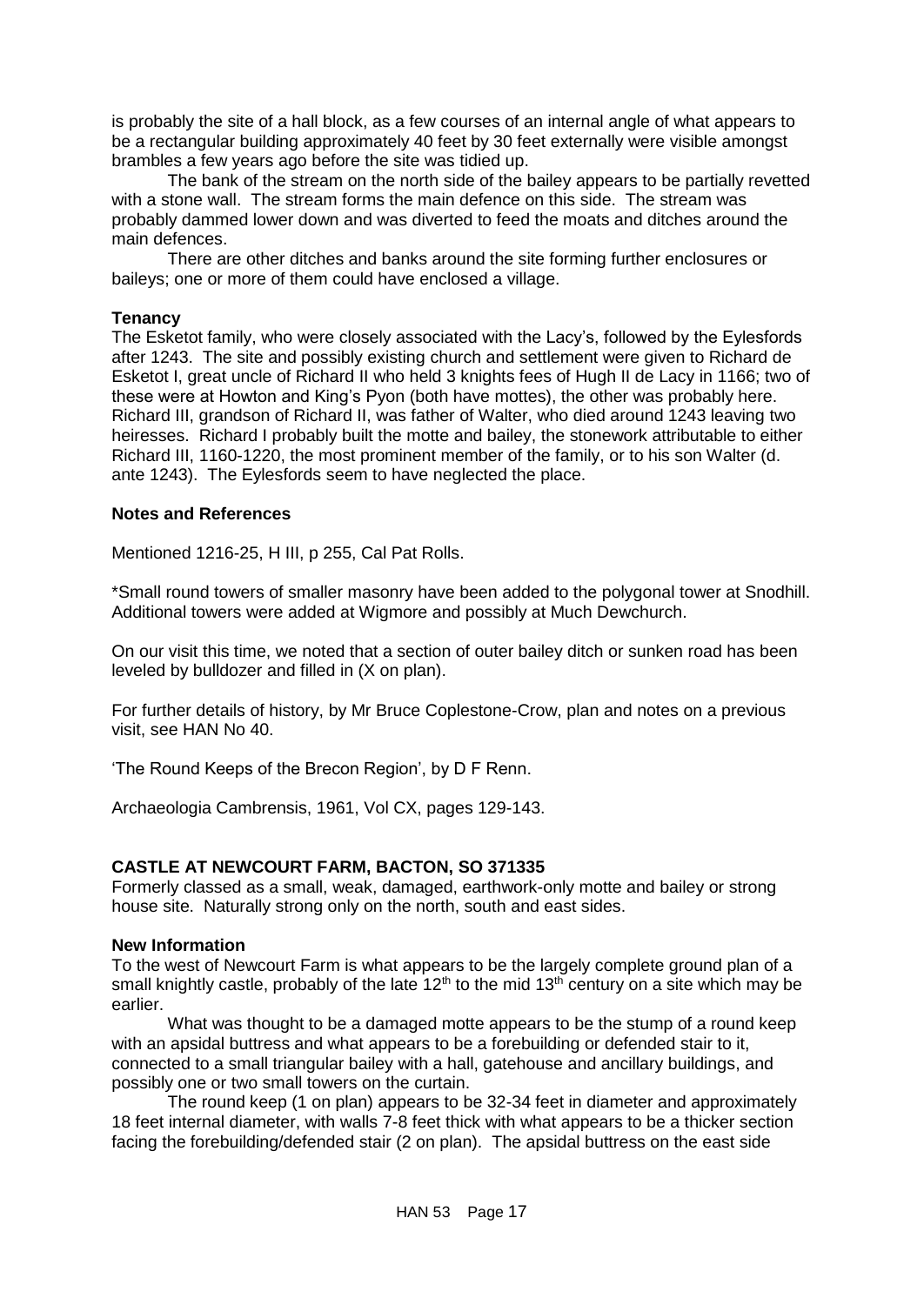probably contained the stairs or garderobes and chimneys. A forebuilding or defended stair to a round keep is rare, but a good idea on a cramped site like this where any additional defence to slow down a sudden assault would be useful. The structure appears to be approximately 26 feet square.

The curtain wall appears to be 6-7 feet thick. The rampart on the west had only one small section of exposed masonry but a lot of loose core stone in the top. Without excavation, we couldn't ascertain the thickness of this wall but it appears to be thicker than the rest.

A length of partially buried curtain on the south side gave us a width of 6 feet.

The possible hall block at 3 appears to be approximately 32 feet by 56 feet externally. There could be possible entrances at 4, 5 and 9 on plan, possibly small towers at 6 and 8 on plan and what appears to be another block of buildings at 7 on plan.

This site should be compared with Welsh castle design at Dolbadarn, and Anglo-Welsh castle design at Dinefwr and Melte Castle, Ystradfelte.

The keep can be compared with the round keeps at Caldicot, Skenfrith and its giant neighbour at Longtown.

# **Tenancy**

A Gilbert held this and Hampton Court at Dinmore in 1086 of Roger de Lacy. This Gilbert was possibly the ancestor of a family calling itself de Bacton or de Hampton. William de Bacton held two knights fees of Hugh de Lacy of Weobley, one here in 1166. Richard de Hampton had it as an old fee in 1243.

The builders of the present remains were probably William de Bacton and Richard de Hampton.

# **Speculation**

The site itself could be earlier than the Conquest as it has the look of a small promontory fort, and there has been an abundance of springs on and near the site. This unusually dry summer of 1989 is the first time, apparently, that no surface water has been present on the site.

The early (circa 1086) structure on this site was probably the stone-filled rampart and water-filled ditch on the west, weaker side of the site, strengthened by a palisade with probably some sort of hall house inside.

There is an outside chance that the forebuilding at 2 on plan could have been an earlier small square keep (Goodrich keep is only 28 feet square), but only excavation could confirm this.

It is not possible to tell if the possible hall block at 3 on plan is built into the former rampart wall or is a freestanding structure as the western foundation is buried.

The partially buried foundation at 4 on plan looks like an internal gatehouse with a pit for a tilting bridge with counterweights, similar to the gate on the early shell keep at Tretower. On the west bank opposite this structure is some loose and buried stone, possibly covering a former bridge abutment.

This is a very interesting little site which merits further investigation as there may be further outworks beyond the western rampart, because although the area is overgrown with scrubby woodland it is obvious that the ground is much disturbed and there is a lot of loose stone lying about the area, which could be covering an outer bailey and possibly an associated settlement.

# **References**

RCHMH Vol I, SW, pages 20-21.

'The Round Keeps of the Brecon Region', by D F Renn. Archaeologia Cambrensis 1961, Vol CX, pages 129-143.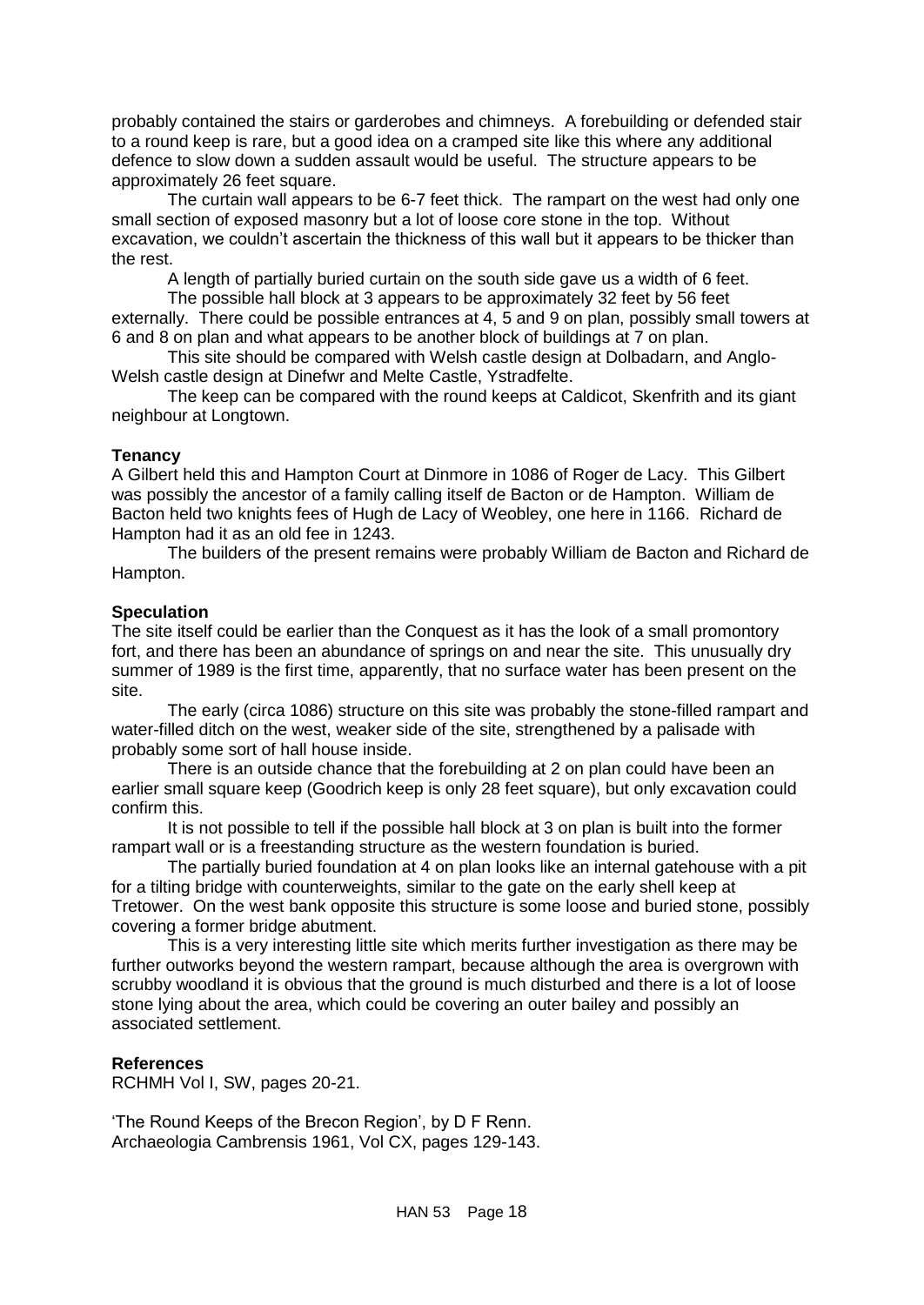I would like to record my thanks to Mr Bruce Coplestone-Crow and Mr David Whitehead for their help, encouragement and excellent research work on the tenancies and knights fees associated with the castle sites in the county, and more recently Mr Richard Kay and Mr Peter Halliwell for their help and encouragement in bringing the results of our efforts to public notice.

#### **R Sterling-Brown**

15 members assembled at Kilpeck Church at 10.30 am. This Field Day was a postponement from 8/4/89 when because of prolonged heavy rain it had to be cancelled. The recce for the meeting was held on 28/3/89. Lunch was taken at the Carpenter's Arms, Walterstone. The meeting ended at 5.00 pm.

**Editor**

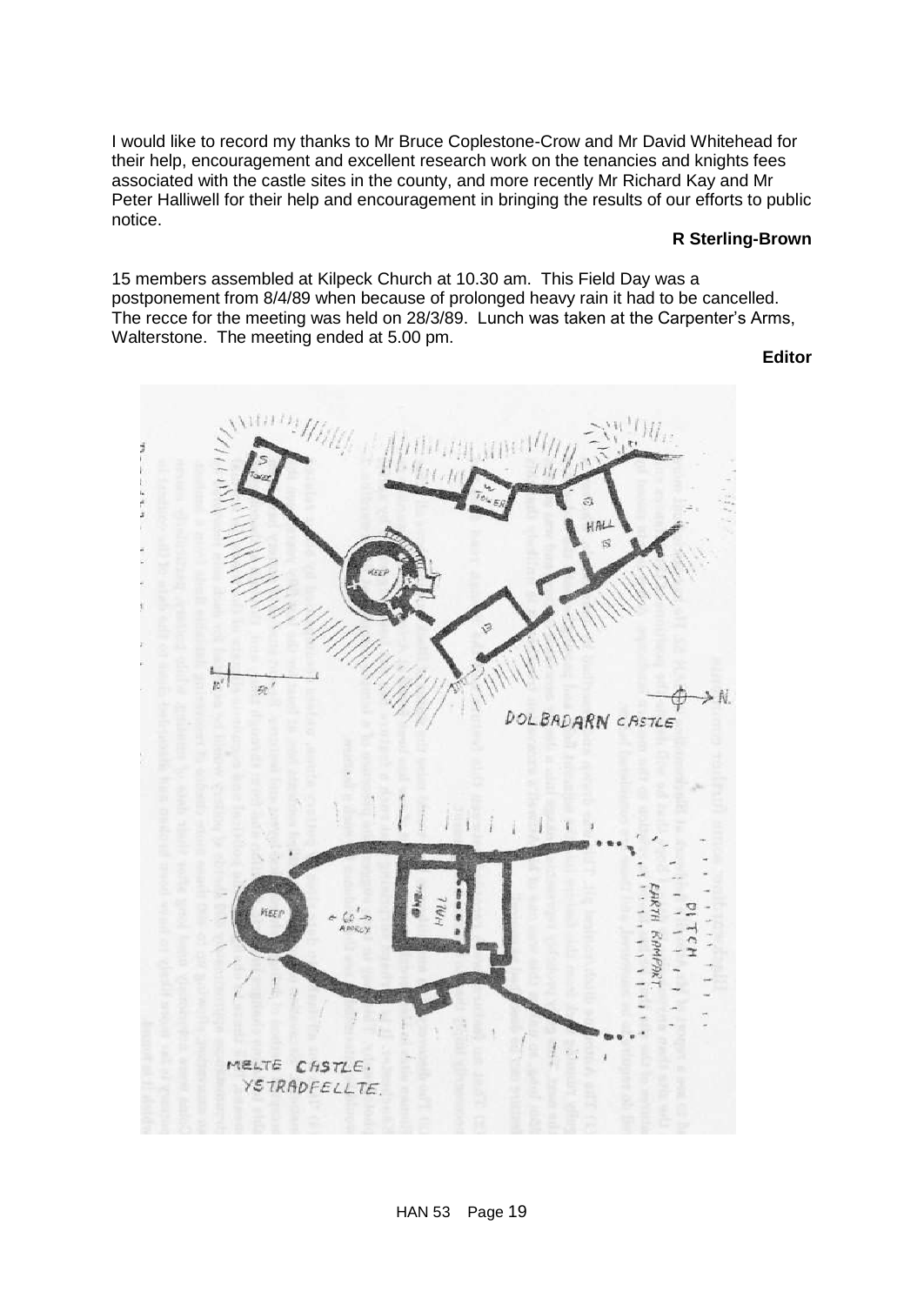

HAN 53 Page 20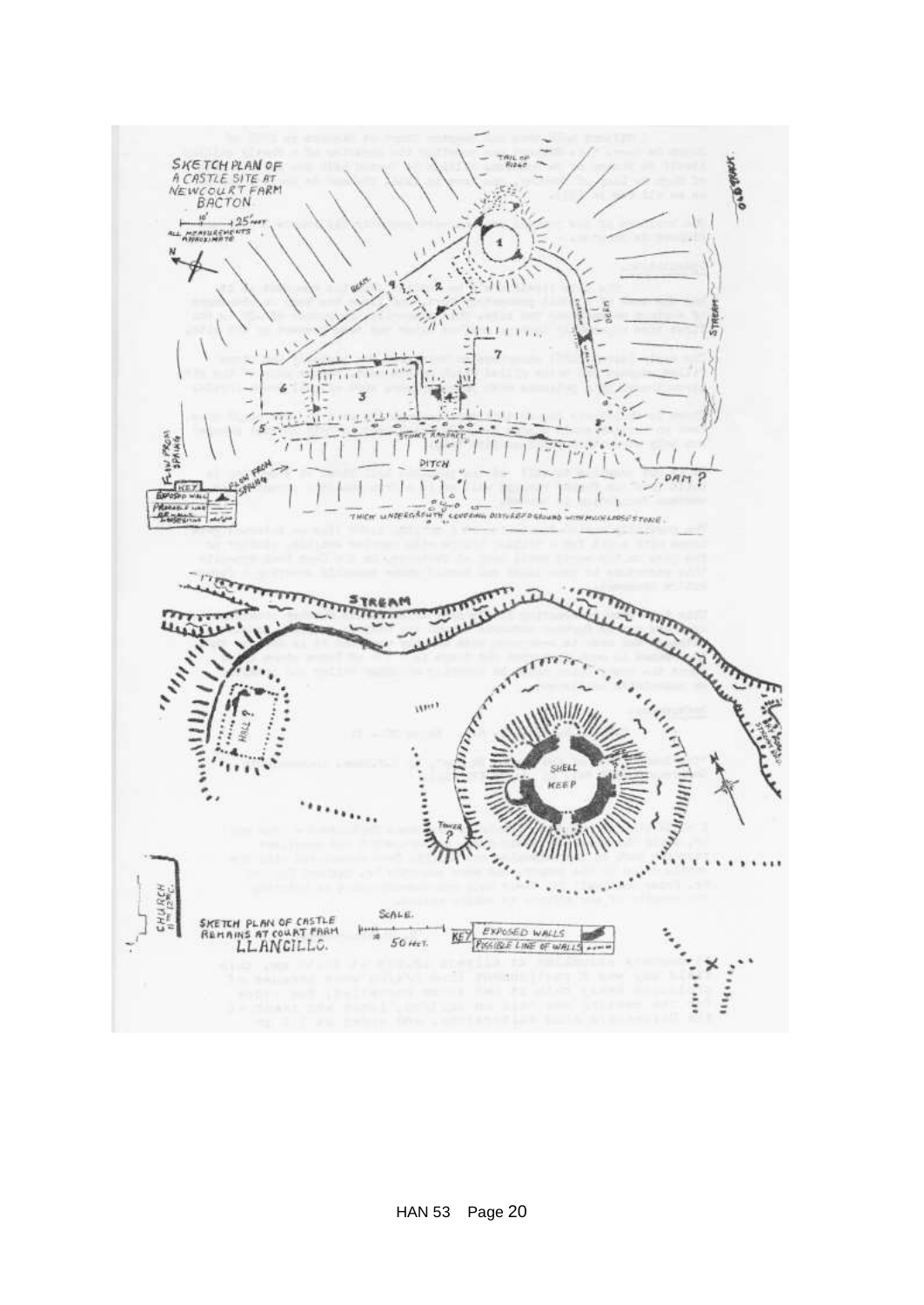# <span id="page-21-0"></span>**POSSIBLE LINK ROAD BETWEEN WATLING STREET WEST AND HAUGHTON'S NORTHWARD EXTENSION OF MARGARY'S 613**

Members may remember that on 23/6/85 a field meeting was held at Leintwardine led by Rosamund Skelton, where among other things we tried to find a possible west-east Roman road linking Watling Street West to the northward extension of Margary's 613. The results were inconclusive.

Dr A V J Haughton postulated an east-west link a little north of where we were looking. Starting at Lower Toddington, then to Mocktree Farm, then to Fiddler's Elbow on the A4113 and presumably eastwards to Bromfield. Haughton's road is from Shelderton (405777) on Watling Street, to Shelderton Rock, along Green Lane to Whittytree and thence to Onibury where traces of the old ford across the River Onny were observed by Haughton.

The northward extension of 613 was also postulated by Haughton, as was Margary's 193 from Greensforge (Stourbridge) to Caersws, crossing Watling Street West at Craven Arms and the 613 extension at Greenway Cross.

**PRH**

# **F C MORGAN LECTURE, 1990**

This will be given by Dr P J Reynolds on Saturday, 10<sup>th</sup> March at the St Martin's Parish Centre, Ross Road, Hereford, at 2.15 pm. The subject of the lecture will be 'Butser Ancient Farm – A Research Tool for the Future'.

# <span id="page-21-1"></span>**BLACKWARDINE – SOME FURTHER COMMENTS**

I was glad to see a report of Mr Attwell's fieldwork at Blackwardine in HAN 52. He has carried out more work on the site than anyone else to date. I hope that he will define the positions of the defences and major features of the site that he has found in relation to the modern landscape. A few points raised by Mr Attwell do require to be answered, and these are considered below.

- 1. The Antonine ditch/conical pit. This was drawn and described by John Sawle, who saw a gully running back from this feature into the adjacent field and passing beneath the hedge into the next. This gully probably represents sinkage into a deeply excavated feature, and was at least 25m long, so unless this was one of Mr Attwell's excavation trenches it is unlikely that this feature can be described as conical!
- 2. That no features were recorded between this feature and the Roman road does not necessarily imply that no features were present.
- 3. The discovery of an amphitheatre here would raise the status of Blackwardine above all other Roman sites in Herefordshire, since no hint of one has been found at Ariconium, Leintwardine or Kenchester. It is perhaps surprising that such a feature has not been suggested by aerial photography. This may in turn suggest the presence of a temple complex at Blackwardine. I would be interested to see the evidence for such a feature.
- 4. "It is not advisable to date sites by pottery alone, unless accompanied by other related material." Excavation of pottery in stratified contexts has, at least for the last fifty years, been the accepted method of dating archaeological layers and features. Recent studies of pottery have been able to define changes in fabric, function and form through time and, through archaeological means, link these to changes in the political and economic climate of the times. In normal circumstances approximately 400 sherds of pottery would be expected for each coin recovered by an excavation, allowing up to 400 times more chance of recovering dateable finds from a context.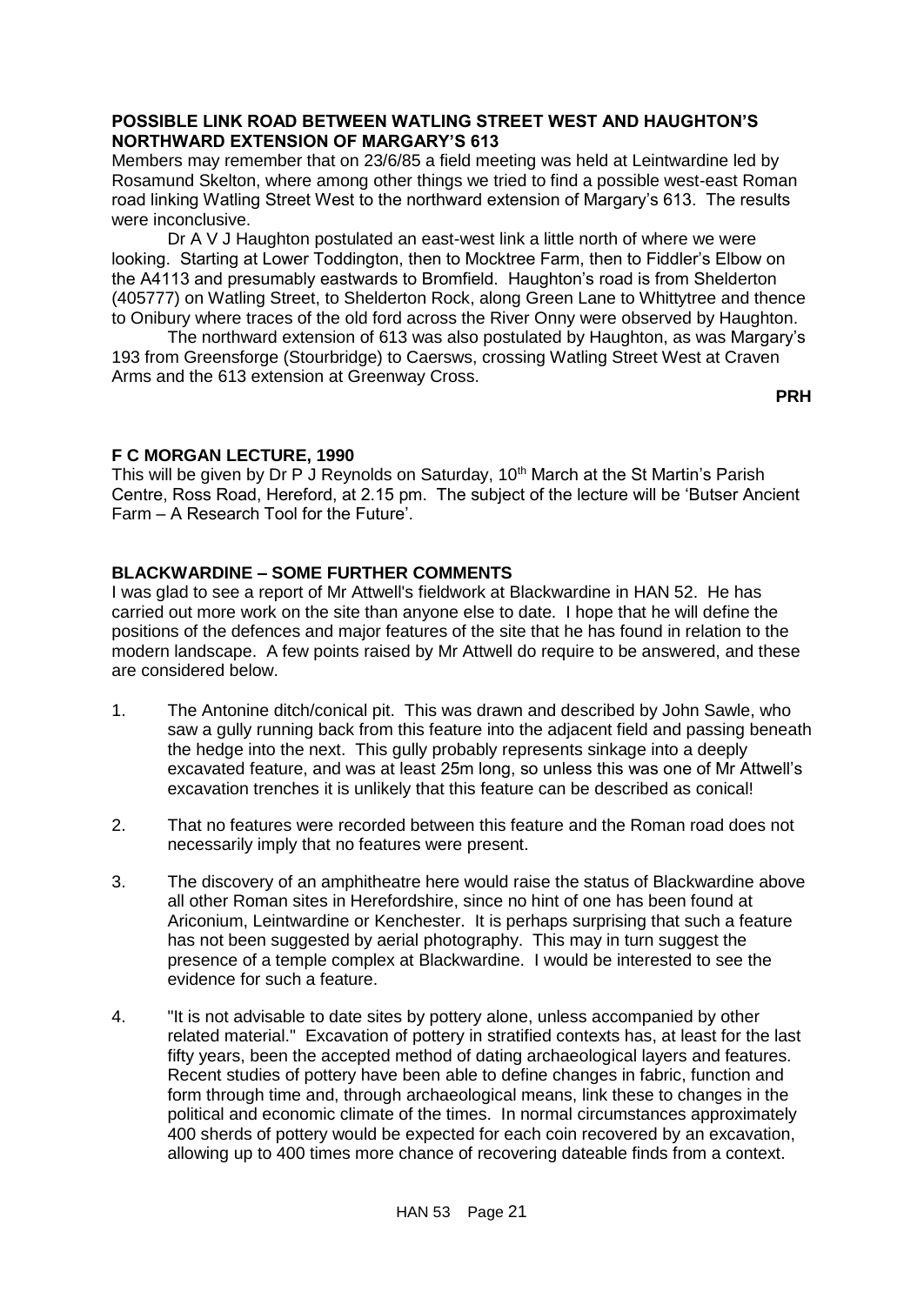Coins were notoriously used long after their date of minting, while pottery, particularly coarse pottery, is far more likely to have been broken and discarded close to the date of the context in which it is found.

- 5. A study of the whole assemblage of coins, and the frequency of coins present for each Emperor's reign, can assist the specialist in assessing the date of origin, the demise, and also the status of a Roman settlement. Coins of Constantius III are comparatively rare nationally, and to my knowledge only one other coin of Valentinian III has ever been recovered by excavation in Britain. Æ minimi were not minted in any numbers after the end of the fourth century AD, and may have gone out of use before the sub-Roman period. In the later fourth and fifth centuries payment in kind, assessment of value of copper-based coinage by weight and use of coins of gold and silver were the accepted means of commercial exchange, making the minimus redundant.
- 6. Pottery kilns in the county and the region as a whole are a particularly rare and important class of site, and require very careful excavation and recording. It is to be hoped that Mr Attwell will publish his findings here with a full range of vessel forms and fabric descriptions to allow expert assessment of this kiln in relation to others in the West Midlands and elsewhere.
- 7. Romano-British Amphorae are not known to have been made other than in the southeast.
- 8. The military finds are an equally important group, and should also be carefully drawn or photographed and published to allow a specialist assessment of the date and type of unit stationed here to be made.

I look forward to reading a more detailed account of Mr Attwell's excavations, which are of major importance to the status of this site. I would also happily put him in touch with the acknowledged experts in all the fields I have mentioned.

#### **Duncan L Brown, MA**

# <span id="page-22-0"></span>**FIELD MEETING IN THE FOREST OF DEAN**

19 members assembled at 10.30 am at the car park on the B4234 just south of the A4136 (Grid Ref 613146) to examine industrial remains in the Forest of Dean under the leadership of Rosamund Skelton. A very short business meeting was held first, when information about the First Annual Shovellers Shindig and Mini Conference at Monmouth and the 'dig' at Ariconium was given. It was also decided that if at all possible the day's programme would include a visit to the Ariconium site.

Cars were left in the car park and we examined the nearby Serridge Junction and the Mierystock Wharf (loading platform) of the mineral railway which served the nearby coal mines, linking them with Lydbrook, on the Wye, to the north and Lydney, on the Severn, to the south, the coal being taken down to the ports and mainly shipped away by river and sea. We also took the opportunity to look at the Mierystock Bridge and to examine the remaining traces of the tramroad, sleepers and rail fixing bolts still being visible. After some diligent searching, the 713 yard tramroad tunnel entrance was located by Rosamund.

The actual tramroad was of the L-type tramplates for horse-drawn wagons with flangeless wheels, built in defiance of the "Crown Officers". The original tramroad was later replaced by a mineral railway on a slightly different alignment. We also examined several loading banks or platforms and their stone retaining walls. On our return we discovered the openings of some adits and shafts in the side of the cutting. Later we crossed the B4243 and examined more workings and mineral lines at Brierley Sidings.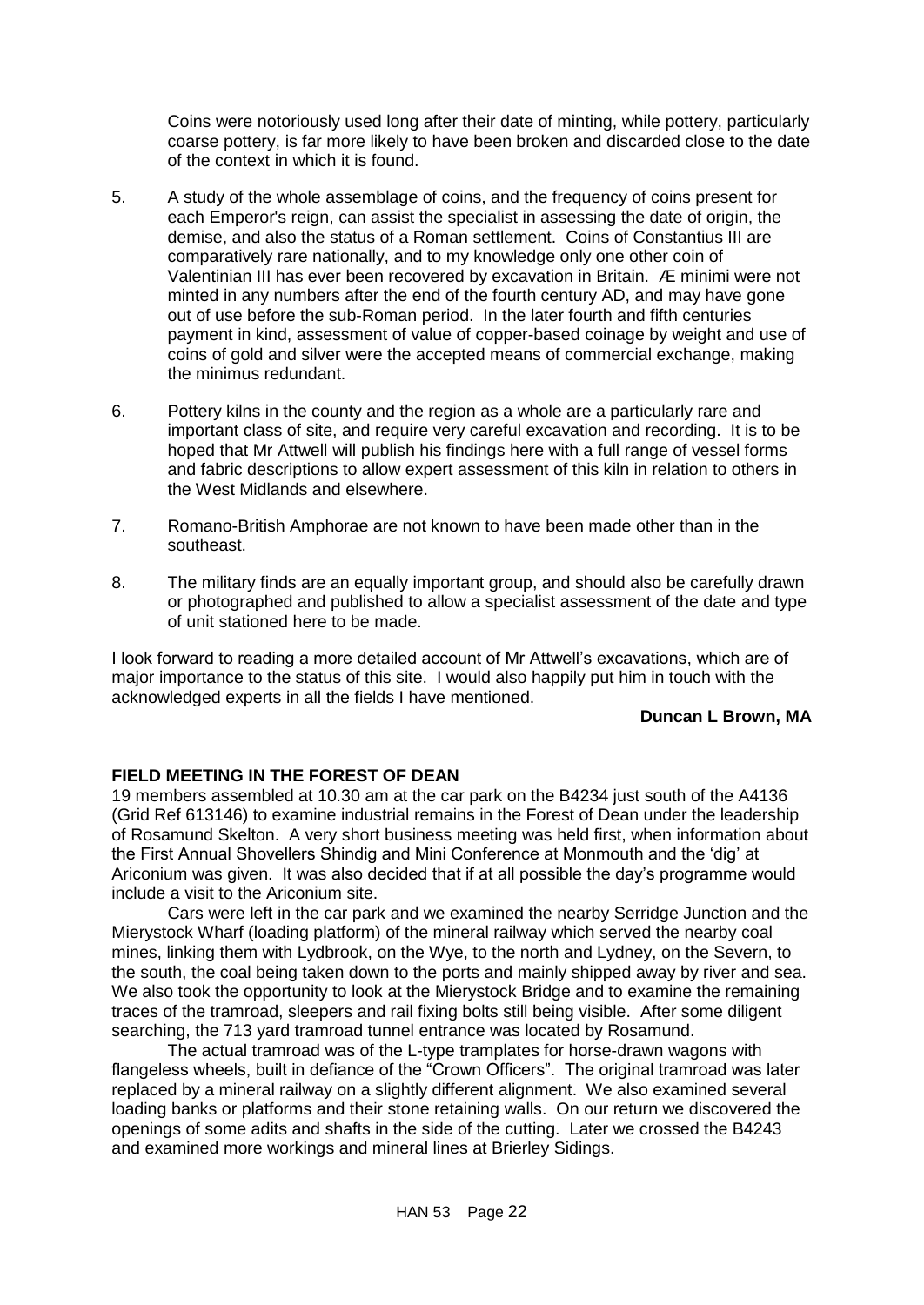Lunch was taken at the car park, and the customary visit to a local hostelry was foregone in order to fit in the Ariconium visit. After a visit to the Forest Information Centre we went to the Cannop Pond to look at the large leat which supplied water to power the waterwheels at Parkend, where the iron furnaces were situated.

Parkend, south of the Cannop Valley, was the centre of a charcoal iron furnace as early as 1612. A coke furnace was built in 1799 but was shortlived and was rebuilt in 1825, and was used until 1877. We examined the leat running off the Cannop Pond and also the earlier attempts to draw off water for water power. We speculated about the nature of enigmatic 'ponds' (hollows) and tried to determine the course of the earlier leats. We again looked at the mineral line remains from Serridge down to Lydney. There is still a stonecutting works in operation at Cannop Pond.

We then made quite a lengthy journey to Ariconium to see the Dean Archaeology Group 'dig' under the direction of Brian Walters, on the B4224 about one mile south of the M50 underpass GR 643249. We were greeted by Brian, who explained the dig so far.

# <span id="page-23-0"></span>**ARICONIUM-BROMSASH – MILITARY PRESENCE CONFIRMED By Brian Walters**

Fort sites at or near Ariconium have been sought for, in vain, for many years. Our President, Dr Graham Webster, suspected that the ideal place for a fort would be on the high ground to the north of the civil and ironworking settlements, and above the Rudhall Brook (see 'Rome Against Caractacus', p 116, Batsford, 1981). The recent aerial survey by Mark Walters has confirmed his forecast. Parch marks showed the ditches of two, near square, single entrance fortlets and at least one adjacent fort. Others may be in nearby fields on which crop marks were not showing. The two fortlets, one overlying the other and closely aligned, are small, about 53 metres square enclosing an area of about .6 of an acre. They could have held a detachment of tenting troops up to about 120 men.

With the kind permission of the landowner, Mr John Pugh, the area was fieldwalked in mid-September and several hundred rims and sherds of mainly  $1<sup>st</sup>$  century Severn Valley Ware were picked up from the plough soil. The finds did not conclusively prove a military presence, so an excavation to determine the nature of the ditches and to try to secure some stratified dating evidence became necessary. Mr Pugh kindly agreed to this so a 2 metre wide traverse over three ditches was set down on October 1<sup>st</sup>. To the time of writing this report, three weekends have been spent at the site. The first ditch excavated was of the earlier of the two fortlets and suitably produced the traditional V shape with a slot at the bottom. The pottery was predominantly of  $1<sup>st</sup>$  century native ware forms, some grog tempered, others with limestone or heavy quartz tempering. Some of the SVW storage jars and drinking vessels could be paralleled in the Gloucester military series.

The absence of Claudio-Neronian samian and early Rhineland fine wares would best place the fortlet, on present evidence, in the Flavian period and identified with troop movements under Frontinus in his successful Silurian campaign of AD 74/75. The quantity of pottery from the first ditch indicates a camp open for some considerable time.

Between the ditch of the earlier fortlet and the ditch of the later one there is a late  $2<sup>nd</sup>$ century intrusion which quarried away the outer edge of the earlier fortlet. Various late 2<sup>nd</sup> century pottery forms including samian form 31 (late Antonine) were encountered in the intrusion. The intrusion may be civilian but there is no reason to exclude a later military presence. Forts to the north and west of Ariconium were in use up to the 4<sup>th</sup> century, and Ariconium as a first (and last) staging post from Gloucester could well have been used for overnight stops. It is to be hoped that evidence from the remaining two ditches to be sectioned will include some datable materials to enable a chronology to be established.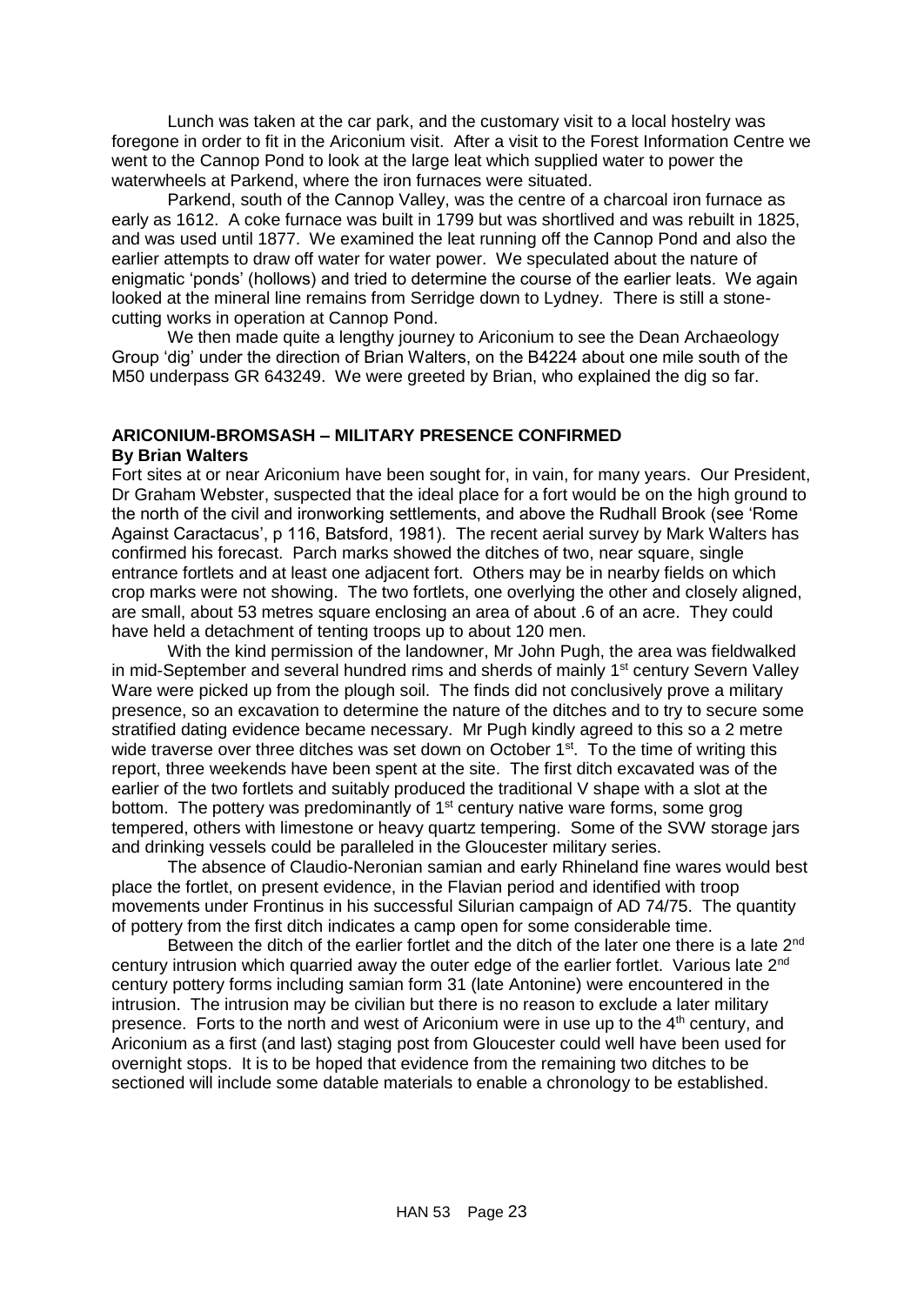It is interesting to theorise about the relationships of the fort to the later civil settlement, and comparisons can be drawn with Stretton Grandison/Canon Frome and the Leintwardine group of forts.

The meeting dispersed about 4.30 pm, with promises of assistance to the Dean Group to help with the excavations.



The crop marks are a composite drawing from three different air photographs taken from various angles.

Nos 2 and 3 were taken in June 1989.

No 1 was taken in July when the crop was ripened.

No 3 shows the line of excavation through three ditches.

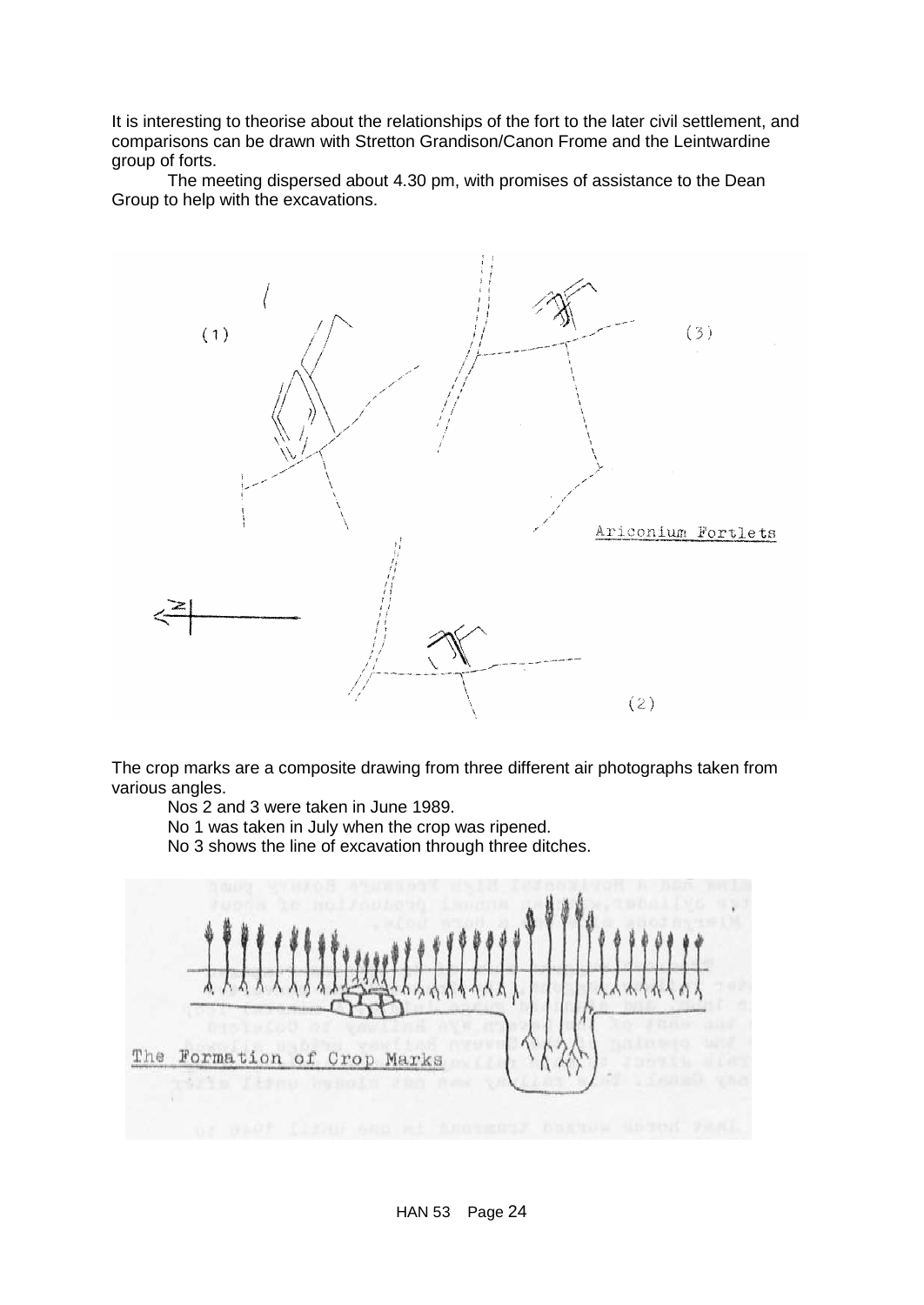# **Appendix**

The technical details of the Forest visit have been included the form of an appendix to avoid cluttering up the main text.

Tramroads – The track was laid with cast iron plates of L section, set upon stone blocks. In section the L's were 'back to back', the wagon wheels had no flanges being kept on the line by the upright flanges of the plates. The motive power was usually horses or other animals. The gauge was normally 3' 6", but in later years the stone blocks "spread" and the gauge widened to 3' 8" or more.

The tramroads linked the mineral-rich uplands with either the Severn or the Wye. From 1800 onwards the following lines were built:

- 1. Bullo Pill Railway Bullo Pill on the Severn to Cinderford.
- 2. Severn and Wye Railway Lydney Canal, then tramroad to Lydney.
- 3. Monmouth Railway From the Forest via Coleford to Monmouth. Mierystock was on the Monmouth Railway.

Railways – The tramroads were later replaced by railways. The first steam railway was the South Wales Railway, a broad gauge extension of the GWR, and ran parallel to the Severn from Chepstow to Gloucester.

The Bullo Pill Railway (Tramroad) was sold to the SWR in 1826 and converted to a broad gauge railway. The Severn and Wye Tramroad continued in operation, and in 1869 a broad gauge railway (mineral) line was built beside the tramroad.

In 1872 the SWR was converted to standard gauge. The Monmouth Railway (Tramroad) continued till the 1860's, when the railway from Pontypridd was extended across the Wye at Monmouth. The old tramroad was finally removed by 1880.

Coal Mines – The coalfield was free from fire damp (gas) but had tremendous amounts of water, e.g. Cannop had 3,000 gallons per minute. It did not close till 1960. In 1841 there were 69 individual or composite coal works. In 1766 the "Stay and Drink" coal mine opened under Serridge. The "Go On and Prosper" mine used strip and adit methods of working. The Arthur and Edwards (Waterloo) mine had a Cornish Beam Condensing engine with a 60" diameter cylinder to pump out the water. It produced 12,857 tons of coal in 1856, closing in 1959 with its shaft abandoned.

The Trafalgar mine had an underground Direct Acting Manchester pump with two 75" diameter cylinders, and in 1880 produced 88,794 tons of coal. This mine had a shaft 200 yards deep, and closed in 1925. The Speculation mine had a Horizontal High Pressure Rotary pump with a 24" diameter cylinder, with an annual production of about 18,694 tons. The Mierystock mine was a bore hole.

Mierystock Site –Tramroad wagons were of 2¼ tons as compared to 10 tons in later railway wagons. The Tramroad was converted to broad gauge in 1868 and standard gauge in 1872. A mineral loop line was laid to the east of the Severn Wye Railway to Coleford by 1875. In 1879 the opening of the Severn Railway Bridge allowed shipment of minerals direct to the main railway network instead of by boat via the Lydney Canal. This railway was not closed until after the last was.

Bixslade was the last horse-worked tramroad, in use until 1946 to supply stone to the local stone works at Cannop Ponds. The Mierystock Railway Tunnel was 242 yards long, compared with the tramroad tunnel of 713 yards. The Brierley Sidings opened in 1887 and remained till 1936. Because of the steep incline a limit of 9 "trams" to one horse was the rule. Iron ore was taken to Lydbrook and coal to Lydney.

#### **RS and PRH**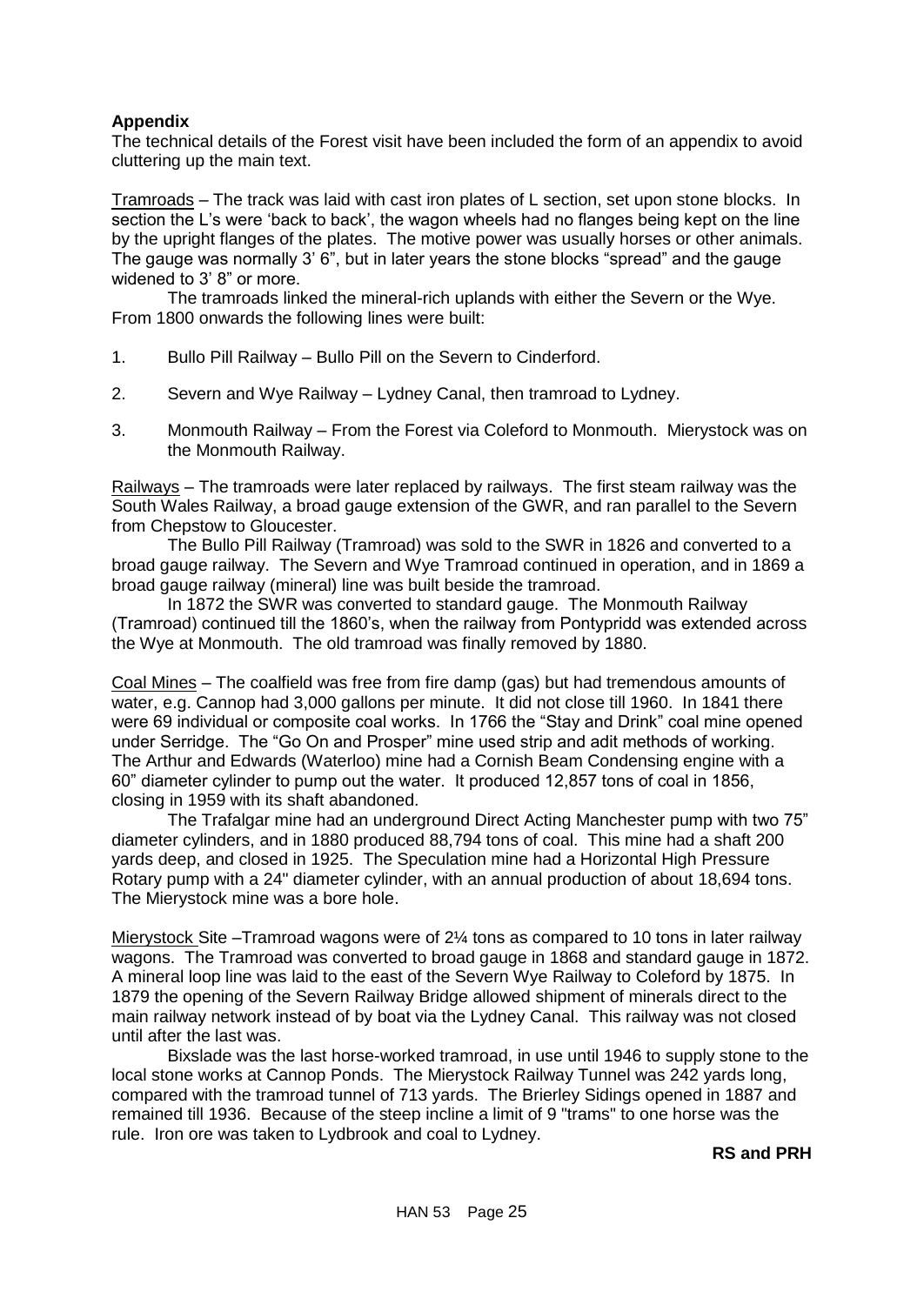# <span id="page-26-0"></span>**CAER LLAN CONFERENCE**

Over 60 members of the Monmouth Archaeology Society, the Dean Archaeology Group and the ARS met at the Caer Llan Conference Centre at Lydart just south of Monmouth at 4.30 pm for the first of what is hoped to be an annual get together.

The first "Shovellers Shindig", held on  $11<sup>th</sup>$  November, 1989, was hosted by the Monmouth Society under the chairmanship of Steven Clarke. Eight participants gave short reports on the various activities of their groups, including Roger Sterling-Brown on Castles, Ruth Richardson on the Field Name Survey and Mary Thomas on the work at Corras.

There was some general discussion between members of the three groups at tea time, served when we first arrived, and during the buffet supper, on mutual problems and ideas. The mini-conference broke up at about 10.00 pm after a very successful evening, and the ARS provisionally offered to host the second annual meeting in 1990. There was also some unofficial discussion about stronger bonds between the three groups, and how this might be brought about.

# **SURVEY OF NON-CONFORMIST CHAPELS**

Members will remember a very cold day in November 1988 when we surveyed three nonconformist chapels in Hereford as part of a county survey initiated by Ron Shoesmith. In the meantime, John Kirkwood has worked steadily away and has looked at chapels at Ruckhall, Eaton Bishop, Clehonger, Kingstone, Madley and Shenstone.

**Editor**

# <span id="page-26-1"></span>**HEREFORD AND WORCESTER SITES AND MONUMENTS RECORD**

Unbeknownst to the majority of people in Herefordshire, perhaps the most important archaeological initiative with reference to the county is taking place in a school on the outskirts of Worcester: the county Sites and Monuments Record is being computerised and at the same time checked and enhanced in a systematic way. This is the first time a comprehensive index of all known archaeological sites of all periods has been compiled for the county and while it is an enormous task that will take several years of full time work to complete, it will be an enormous aid to all archaeological researchers and will cause a major revision of the image of the county's past.

The work is currently being funded by English Heritage as part of their "Monument Protection Programme" which is intended to update the current schedule of ancient monuments (i.e. those that have legal protection). To do this they need to compare monuments on a countrywide basis, so accurate records of sites are needed.

All known sites are uniquely numbered and then recorded with details covering 40 aspects of their setting, for example grid reference, parish, district, site type and period, finds, survival, legal status, geology, topography, archaeological history, significance, a basic bibliography and a description. Computerisation means that data can be extracted on sites by using one or a combination of these aspects.

What exactly is a site? It can be anything from earthwork remains, finds spots, a cropmark, documentary or cartographic reference, or a standing building; for any period from the remote past of the palaeolithic or earlier up to the current century which is of archaeological or historic interest. Sites recorded on the county Sites and Monuments Record have a recognised legal status and can therefore be accorded a higher level of protection than those not on the record.

It all sounds wonderful doesn't it? But what are the problems? First, it is an ongoing programme; there are over 9,000 records in the system now, but there is still a long way to go and some site tvpes are specifically excluded from the work programme by English Heritage and so will have to be identified by volunteers if they are to be added to the record in the near future. The second problem is the sheer size of the task: the county covers a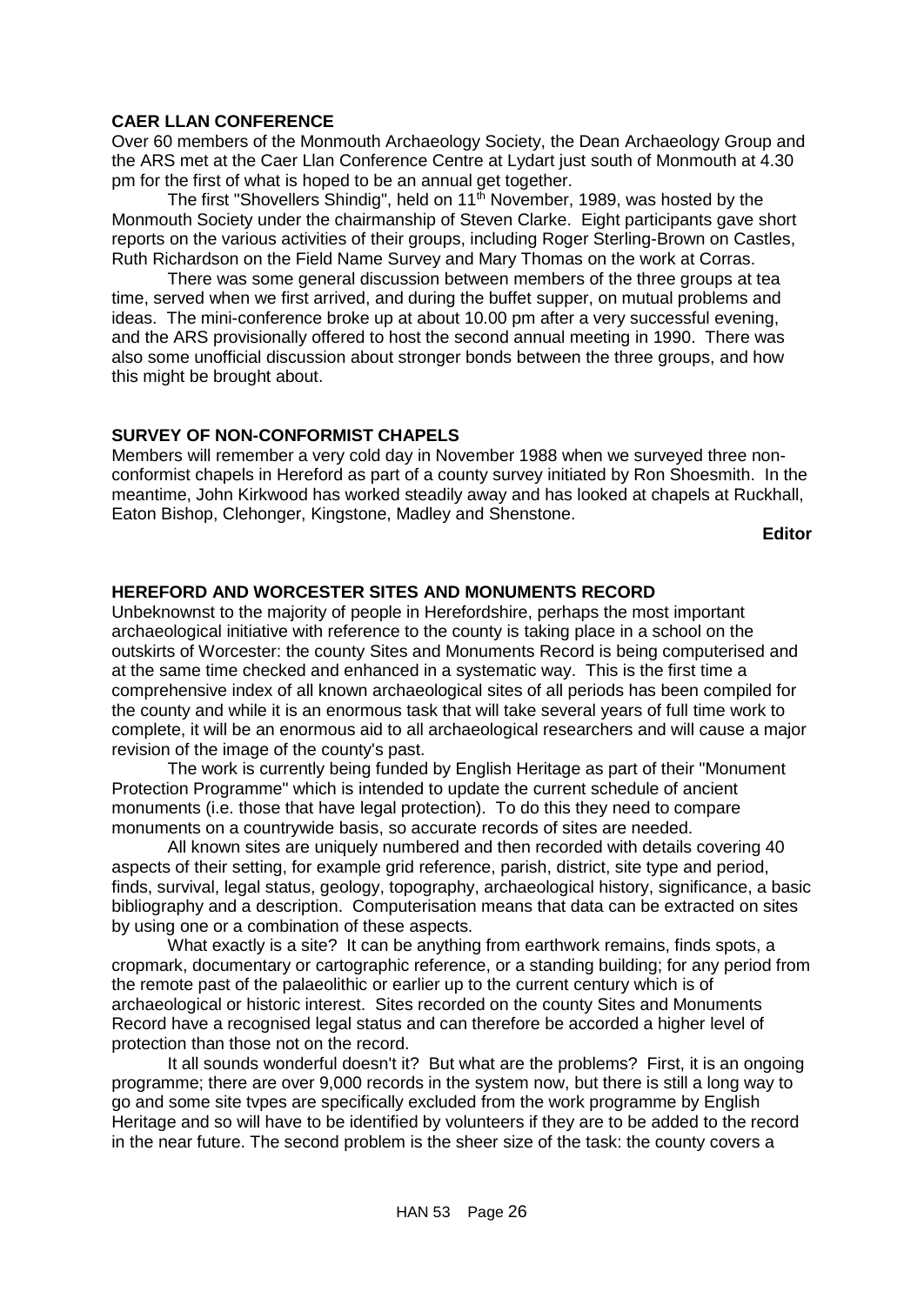million acres and one person just cannot identify all archaeological sites in a short period of time. Thirdly, much information on archaeological sites in the county is not published and resides in the heads (or lofts) of members of the public and amateur archaeologists who have to be persuaded to share their knowledge.

What can you do to help? First, if you are requesting data from the record you need to be patient, especially if you want large searches: the more time spent extracting data, the less time we have to add new sites. Second, it would help if people could come and check the areas they know well to help us add any missed sites. Thirdly, if anybody doing fieldwork could pass the data direct to the record it would be quicker and easier for us to update it, and thus the sites are offered more immediate protection and up-to-date information is readily available to researchers.

If you wish to help us, or require advice or data (please note that an appointment system is in operation for personal callers), we can be contacted at:

HWCC Archaeology Section, Cranham School, Tetbury Drive, Worcester WR4 9LS. Tel: 0905 58608.

# **Hilary White, SMR Officer**

# <span id="page-27-0"></span>**FIELD NAMES WITH POSSIBLE ARCHAEOLOGICAL SIGNIFICANCE**

This meeting was arranged to check names which had come to light as a result of the Field Name Survey. 17 members assembled at map reference 389359 on the B4348 on Saturday 8/7/89 at 10.30 am. In view of the heavy rain on the previous Thursday and Friday, and the threatening nature of the weather on the actual day, it was a very good turnout. Although it was overcast all day, with even a few spots of rain, we did not get wet.

Elizabeth Taylor brought along the Roman pottery collected on the Lugwardine Field Day on 12/5/89 (see article on this field day in the last issue). The pottery was examined with interest and Elizabeth gave explanations.

After examining the pottery we doubled up in cars and proceeded via Vowchurch to Pont-y-Pinna where with the kind permission of the farmer, Mr Layton, we looked at a series of fields which all contained the word "street" in their names. Today some of the fields as shown on the Tithe Award map had been combined. Because of the growing crops we walked along the edge of fields No 48 & 49 and across the field, following in the tractor tracks. The farmer had told us that he had turned up with the plough dark patches of soil in the otherwise red clay. Although we did not get wet from the rain, we did get very wet from the crops and our trousers and skirts were soaked. We must have walked across (in a line) the possible route of any road but nothing could be discovered. We tried to locate a mound which had been reported previously. This possible Roman road could link up with the possible junction on the Golden Valley road discovered when the Golden Valley road was investigated. The Pont-y-Pinna, if such it is, would run east-west from the possible junction on the Golden Valley road (Margary 631) to the Kenchester to Abergavenny road (Margary 630). The significance of "Rail" in field names in connection with. Roman roads was discussed: there are two "rail" meadows east of Pont-y-Pinna, in addition to the ("street" names to the east.

We had lunch in the Nag's Head Public House in Peterchurch and then went up the Golden Valley to Dorstone, and en route to Pen-y-Moor Farm stopped to examine Arthur's Stone, a Cromlech monument. We were very kindly received at the farm by Mr Walker and family who most kindly showed us round their old farmhouse. The reason for visiting Pen-y-Moor was to look at two field names which looked promising, The Rings and Cae Maen (Field of Stones). Nothing definite could be deduced from our examination of The Rings field, except that there were a lot of rock outcrops, which were more exposed because of the recent drought which had made the grass die back.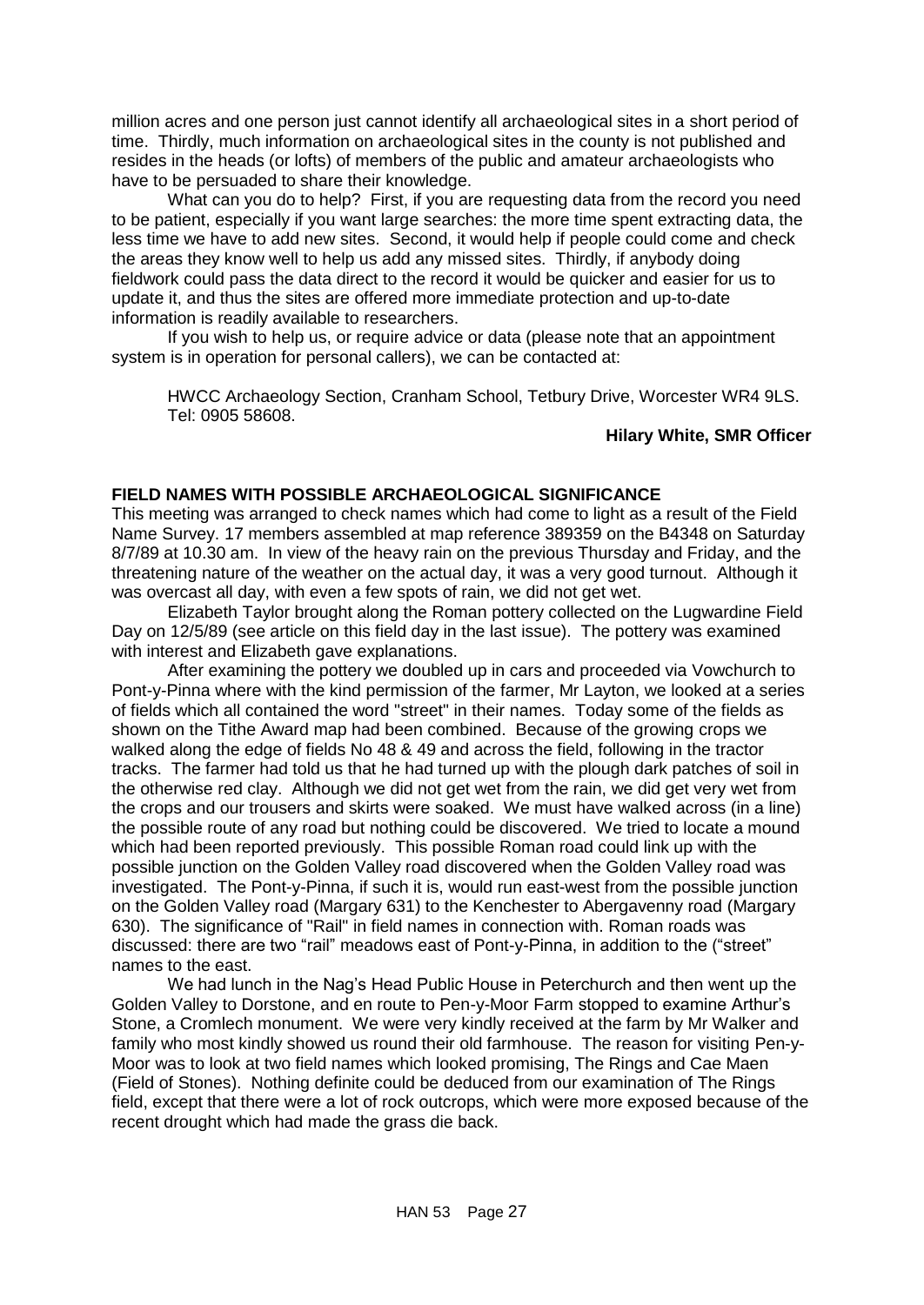In the Cae Maen field was a large mound which could be a Long Barrow. Mr Walker Jnr said that there were a lot of loose large stones which were sometimes visible, but not on our visit. We also looked at several large flat stones which could possibly be marker stones.

It then being 5.15 pm it was decided to close the field meeting. Further visits might be arranged in future to check out other field names for possible archaeological sites.

**PRH**

It was not possible to produce the report of this field day in time, so these notes of the day are included. It is hoped to include a full report on the archaeological significance in the next issue.

**Editor**

# **MEMBERSHIP DRIVE**

Printed below is a copy of a leaflet issued to members of the main Woolhope Club to interest members in joining the ARS. If we could increase our membership from the present 80 to about 100, it would make our financial position much more secure. Please show this to any of your friends who might be interested.

# <span id="page-28-0"></span>**ARCHAEOLOGICAL RESEARCH SECTION**

The Archaeological Research Section was formed in 1966 on the instigation of Frank Noble, of Offa's Dyke fame, by members of the Woolhope Naturalists' Field Club who had a particular interest in Archaeology. It encouraged members to make an active contribution to archaeological research in Herefordshire. Originally the main work of the Archaeological Research Section was to record county archaeology sites, and to report regularly on their condition. This function is now the statutory duty of the Hereford and Worcester County Council, and the Section now concentrates on new and unidentified sites, and those which might be in danger.

The 'Herefordshire Countryside Treasures' published by the old County Council was based upon the records of the Section. Recently the Archaeological Research Section has produced the Field Name Parish Survey, to date nearly two thirds of the county parishes have been covered. Woolhope members may remember the first lecture of the Woolhope Winter Lecture session on 7<sup>th</sup> October, 1989, when Mary Thomas and Elizabeth Taylor gave an illustrated account of the Section's investigation of the Medieval Church at Corras, Kentchurch in the Monnow valley.

Every month there is a Field Day when members investigate, check and record archaeological features in the county. As a result of the Parish Field Name Survey, it is anticipated that there will be a great increase in sites to be checked. The inner man is not forgotten on field days, we usually manage to be able to visit a hostelry at lunch time, and each year we have a Summer Barbecue and an Annual Dinner.

Currently about 80 members of Woolhope are members of the Research Section. A Newsletter is published twice a year which records the activities of the Section, in addition to articles of general archaeological interest about Herefordshire. A small additional subscription of £2.50 is charged to cover the cost of the Newsletter and its distribution.

COME AND JOIN US IN THIS EXCITING AND REWARDING WORK